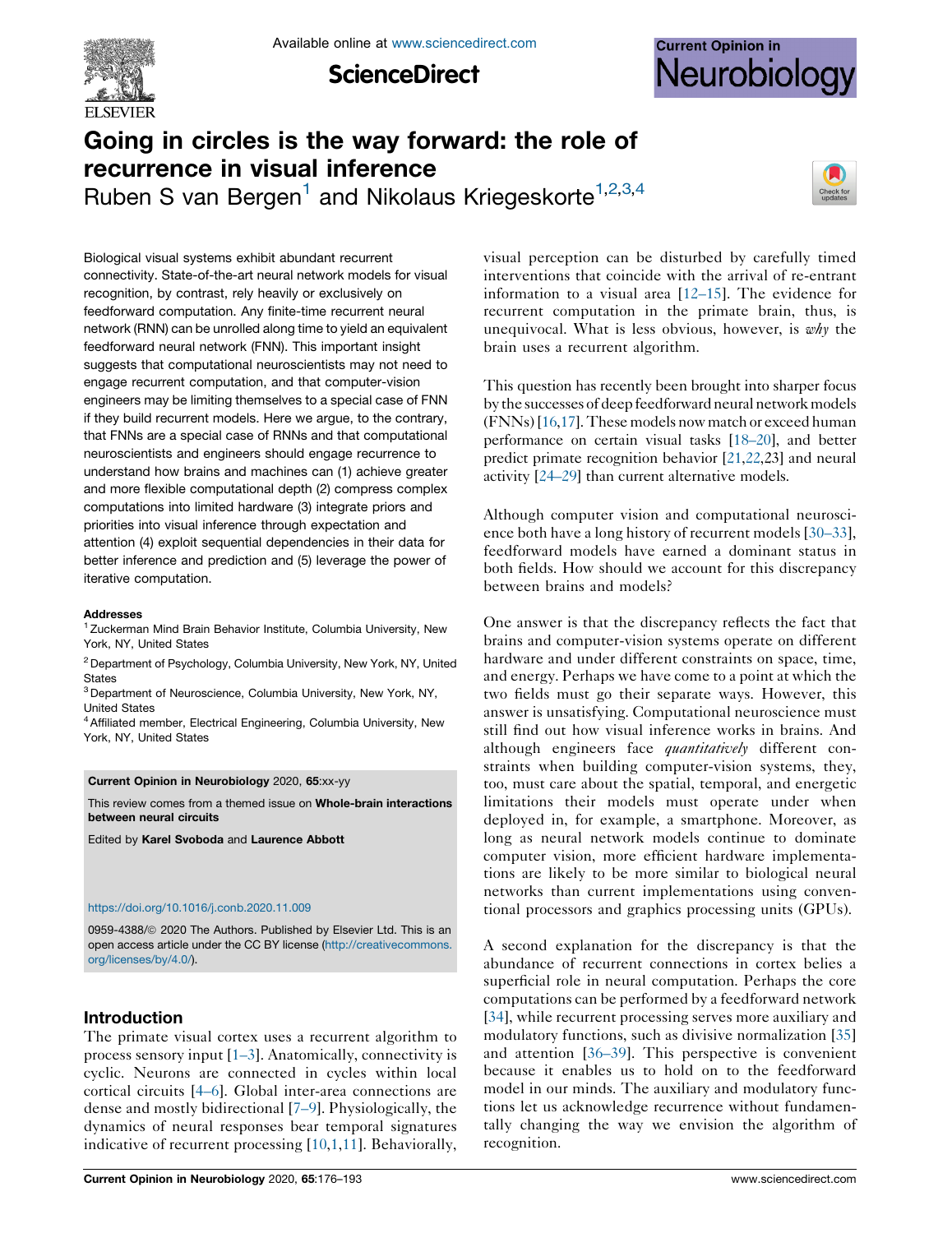However, there is a third and more exciting explanation for the discrepancy between recurrent brains and feedforward models: although feedforward computation is powerful, a recurrent algorithm provides a fundamentally superior solution to the problem of visual inference, and this algorithm is implemented in primate visual cortex. This recurrent algorithm explains how primate vision can be so efficient in terms of space, time, energy, and data, while being so rich and robust in terms of the inferences and their generalization to novel environments.

In this review, we argue for the latter possibility, discussing a range of potential computational functions of recurrence and citing the evidence suggesting that the primate brain employs them. We aim to distinguish established from more speculative, and superficial from more profound forms of recurrence, so as to clarify the most exciting directions for future research that will close the gap between models and brains.

# Unrolling a recurrent network

What exactly do we mean when we say that a neural network — whether biological or artificial — is recurrent rather than feedforward? This may seem obvious, but it turns out that the distinction can easily be blurred. Consider the simple network in [Figure](#page-2-0) 1a. It consists of three processing stages, arranged hierarchically, which we will refer to as *areas*, by analogy to cortex. Each area contains a number of neurons (real or artificial) that apply fixed operations to their input. Visual input enters in the first area, where it undergoes some transformation, the result of which is passed as input to the second area, and so forth. Information travels exclusively in one direction — the 'forward' direction, from input to output — and so this is an example of a feedforward architecture. Notably, the number of transformations between input and output is fixed, and equal to the number of areas in the network.

Now compare this to the architecture in [Figure](#page-2-0) 1b. Here, we have added lateral and feedback connections to the network. Lateral connections allow the output of an area to be fed back into the same area, to influence its computations in the next processing step. Feedback connections allow the output of an area to influence information processing in a lower area. There is some freedom in the order in which computations may occur in such a network. The order we illustrate here starts with a full feed-forward pass through the network. In subsequent time steps, neural activations are updated in ascending order through the hierarchy, based on the activations that were computed in the previous time step.

This order of operations can be seen more clearly if we 'unroll' the network in time, as shown in [Figure](#page-2-0) 1c. In this illustration, the network is unrolled for a fixed number of time steps (3). In fact, recurrent processing can be run for any desired duration before its output is read out — a

notion we will return to later. Notice how this temporally unrolled, small network resembles a larger feedforward neural network with more connections and areas between its input and output. We can emphasize this recurrentfeedforward equivalence by interpreting the computational graph over time as a spatial architecture, and visually arranging the induced areas and connections in a linear spatial sequence — an operation we call *unrolling in space* [\(Figure](#page-2-0) 1d). This results in a deep feedforward architecture with many *skip connections* between areas that are separated by more than one level in this new hierarchy, and with many connections that are exact copies of one another (sharing identical connection weights).

Thus, any finite-time RNN can be transformed into an equivalent FNN. But this should not be taken to mean that RNNs are a special case of FNNs. In fact, FNNs are a special case of finite-time RNNs ([Figure](#page-3-0) 2a), comprising those which happen to have no cycles. More practically, not every unrolled finite-time RNN is a *realistic* FNN ([Figure](#page-3-0) 2b). By realistic networks, we mean networks that conform to the real-world constraints the system must operate under. For computational neuroscience, a realistic network is one that fits in the brain of the animal and does not require a deeper network architecture or more processing steps than the animal can accommodate. For computer vision, a realistic network is one that can be trained and deployed on available hardware at the training and deployment stages. For example, there may be limits on the storage and energy available, which would limit the complexity of the architecture and computational graph. A realistic finite-time RNN, when unrolled, can yield an unworkably deep FNN. Although the most widely used current method for training RNNs (backpropagation through time) requires unrolling, an RNN is not equivalent to its unrolled FNN twin at the stage of realworld deployment: the RNN's recurrent connections need not be physically duplicated, but can be reused across cycles of computation.

An important recent observation  $[40^{\bullet\bullet}, 41, 42]$  $[40^{\bullet\bullet}, 41, 42]$  $[40^{\bullet\bullet}, 41, 42]$  $[40^{\bullet\bullet}, 41, 42]$  is that the architecture that results from spatially unrolling a recurrent network, resembles the architectures of state-of-the art FNNs used in computer vision, which similarly contain skip connections and can be very deep. These deep FNNs may form a super-class of models[\(Figure](#page-2-0) 1e), which reduce to (recurrent-equivalent) architectures when certain subsets of weights are constrained to be identical. Liao and Poggio  $[40\text{°}]$  $[40\text{°}]$  $[40\text{°}]$  showed that deep feedforward architectures known as *residual networks* (ResNets) [[19](#page-14-0)] are formally equivalent to recurrent architectures when certain connection weights are constrained to be identical. Moreover, when ResNets were trained with such recurrent-equivalent weight-sharing constraints, their performance on computer vision benchmarks was similar to unconstrained ResNets (even though the weight sharing drastically reduces the parameter count and limits the component computations that the network can perform). This is especially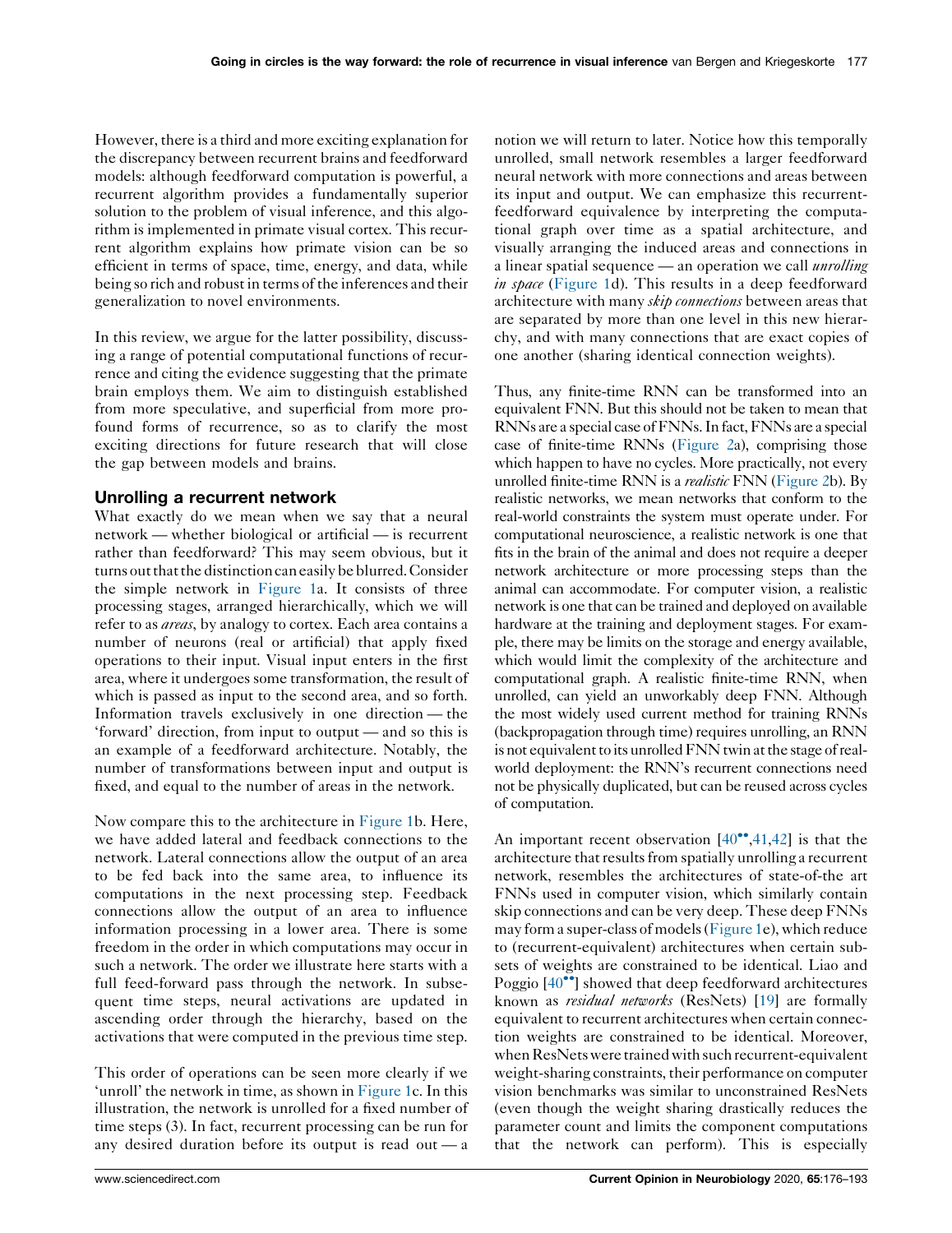<span id="page-2-0"></span>



Unrolling recurrent neural networks. (a) A simple feedforward neural network. (b) The same network with lateral (blue) and feedback (red) connections added, to make it recurrent. (c) 'Unrolling' the network in time clarifies the order of its computations. Here, the network is unrolled for three time steps before its output is read out, but we could choose to run the network for more or fewer steps. Areas are staggered from left to right to show the order in which their neural activities are updated. (d) Alternatively, we can unroll the recurrent network's time steps in space, by arranging the areas and connections from different time steps in a linear spatial sequence. Note how all arrows now once again point in the same (forward) direction, from input to output. Throughout panels (a-d), connections that are identical (sharing the same weight matrices) are indicated by corresponding symbols. (e) If we lift the weight-sharing constraints from the previous network, this induces a deep feedforward 'super-model', which can implement the spatially unrolled recurrent network as a special case. This more general architecture may include additional connections (examples shown as light gray arrows) not present in the spatially unrolled recurrent net.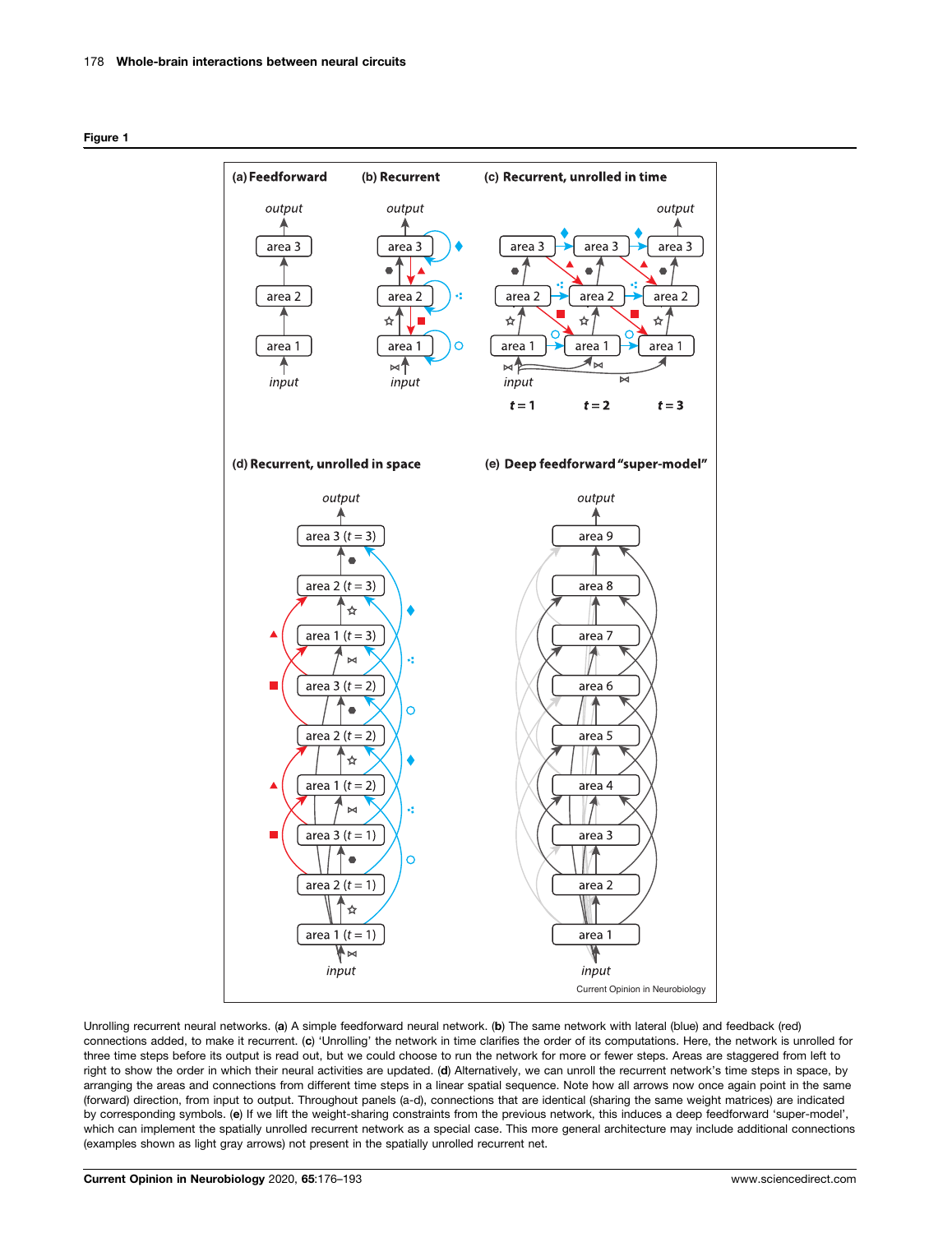<span id="page-3-0"></span>



Relationships between recurrent and feedforward networks. This figure illustrates relationships between discrete-time feedforward (FNN) and discrete-time recurrent (RNN) neural network models. (a) The architecture of any RNN can be reduced to an FNN by removing all its recurrent connections (e.g. going from [Figure](#page-2-0) 1b back to [Figure](#page-2-0) 1a), or equivalently, setting the weights of these connections to zero. Vice versa, any FNN can be expanded to an infinite variety of RNNs by adding lateral or feedback connections. Feedforward networks, thus, form an architectural subset of RNNs. Here we specifically consider RNNs that accomplish their task in a finite number of time steps. These finite-time RNNs (ftRNNs) have the special property that they can be unrolled into equivalent FNNs. White points linked by arcs indicate pairs of computationally equivalent architectures. Thus, the feedforward NNs contain a subset of architectures that can be obtained by unrolling a ftRNN. (b) These sets of networks can be further subdivided into subsets that are or are not realistic to implement with the computational resources available for a brain or engineered device (areas below and above the dotted line, respectively). Deeper networks and, more generally, networks with more neurons and connections tend to require more memory and computation to train and run. Some realistic ftRNNs remain realistic when expressed as an FNN (blue ellipse). Others, however, become too complex, when unrolled, to be feasible (black arc crossing the realism line). This is because the unrolling operation induces a much deeper architecture with many more neural connections to be stored. These not-realistically-unrollable ftRNNs are especially interesting, since they correspond to recurrent solutions that cannot be replaced by feedforward architectures.

noteworthy given that ResNets, and architecturally related DenseNets, are currently among the top-rankingFNNs on prominent computer vision benchmarks [\[19](#page-14-0),[43\]](#page-15-0), as well as measures of brain-similarity [[29\]](#page-14-0). Today's best artificial vision models, thus, actually implement computational graphs closely related to those of recurrent networks, even though these models are strictly feedforward architectures.

# Continuous-time versus discrete-time dynamics

FNNs used in computer vision do not have meaningful dynamics. Each unit in the network instantaneously transforms its input into an output. This is in contrast to a feedforward network of biological neurons. When given a static input, biological neurons do not immediately produce their final responses. The movement of electric charges and neurotransmitters, and the opening and closing of ion channels takes time, so the network will gradually transition from its initial to its final state, with its trajectory continually perturbed by noise. Such continuous-time dynamics can be described by differential equations. When these cannot be solved analytically (as is typically the case), the dynamics can be simulated in discrete steps. In each step, the current state of each simulated neuron is updated. The future state of the network thus depends on its current state, as it does in an RNN. Consequently, the computational graph of the simulation algorithm contains loops from each neuron back to itself. Running the simulation over time amounts to unrolling this loopy computational graph, even though the network architecture did not contain loops.

Computational neuroscientists commonly study models of feedforward and recurrent neural networks with continuoustime dynamics [\[44\]](#page-15-0). Here our focus is on neural network models that are motivated by the goal to capture computations, rather than their precise neural implementation. The discrete-time behavior of such a model is not derived from a continuous-time description in differential equations. Moreover, the model is optimized in its discrete-time implementation. However, an implicit assumption in the field is that such models could be implemented in biological brains, and thus in continuous-time dynamical systems.

# Reasons to recur

We have described how a recurrent network can be unrolled into a deep feedforward architecture. The resulting feedforward super-model offers greater computational flexibility, since weight-sharing constraints can be omitted and additional skip connections added to the network ([Figure](#page-2-0) 1e). So what would be the benefit of restricting ourselves to recurrent architectures? We will first discuss the benefits of recurrence in terms of overarching principles, before considering more specific implementations of these principles.

# Recurrence provides greater and more flexible computational depth

#### Recurrence enables arbitrary computational depth

One important advantage of recurrent algorithms is that they can be run for any desired length of time before their output is collected. We can define computational depth as the maximum path length (i.e. number of successive connections and nonlinear transformations) between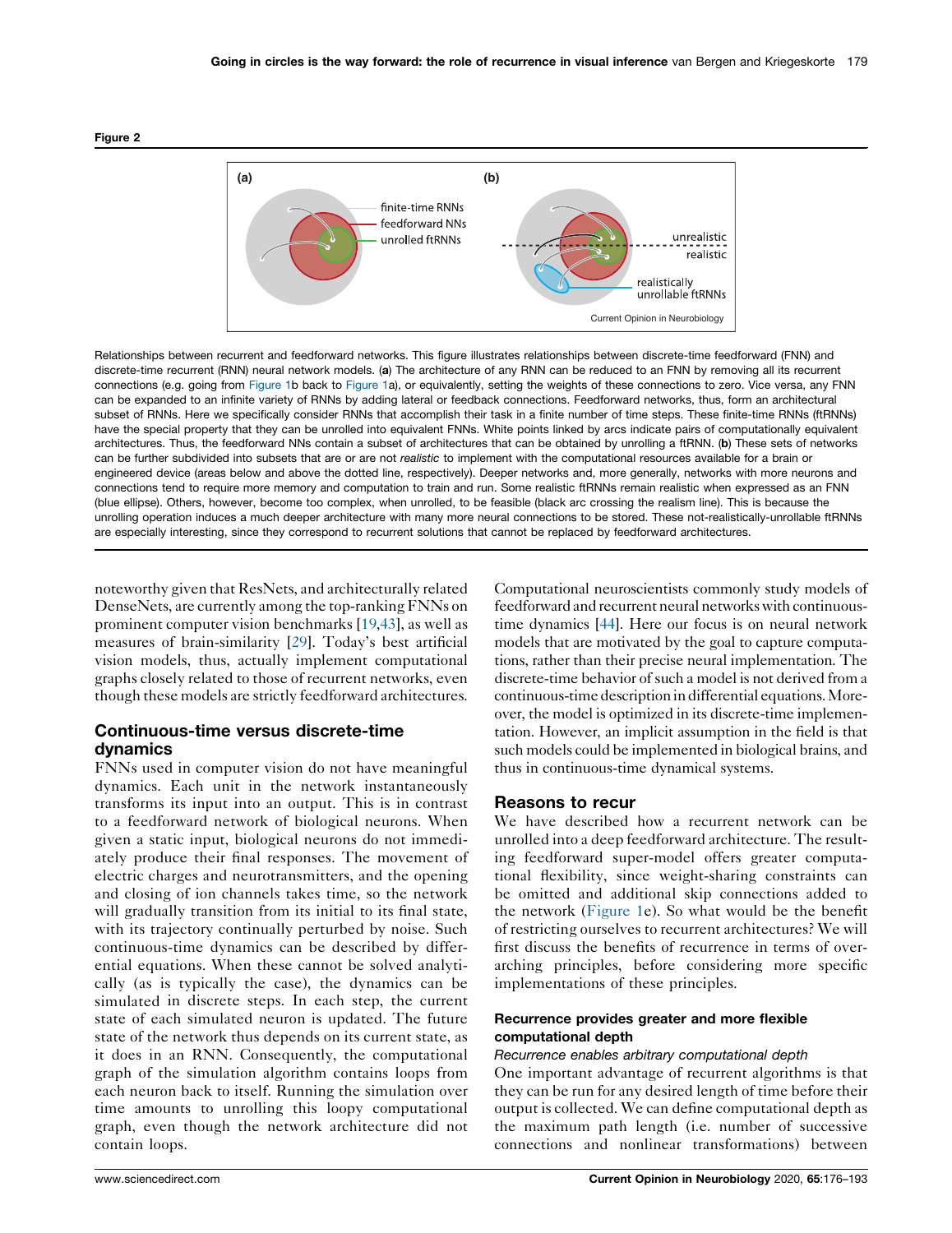input and output. A recurrent neural network (RNN) can achieve arbitrary computational depth despite having a finite count of parameters and being limited to finite spatial components. In other words, it can multiply its limited spatial resources along time. These deeper computations can serve to expand on the number of hypotheses considered (in generative inference) or on the number of nonlinear features computed (in discriminative inference), or to extend the representation into the future or past, or to iteratively converge to a good estimate of some latent variable of interest.

# Recurrence enables more flexible expenditure of energy and time in exchange for inferential accuracy

In addition to enabling an arbitrarily deep computation given enough time, an RNN can adjust its computational depth to the task at hand. The computational depth of a feedforward net, by contrast, is a fixed number determined by the architecture.

Spoerer *et al.* implemented a recurrent model that terminates computations when it reaches a confidence threshold (defined by the entropy of the posterior, a measure of the model's uncertainty)  $[23^{\bullet\bullet}]$ . The model [terminates](#page-14-0) rapidly for many images, but expends more time and energy on hard images to reach its confidence threshold. Adjusting the confidence threshold enables trading off speed for accuracy in terms of average performance. When compared to a range of FNNs requiring different amounts of computation, the RNN achieved roughly the same accuracy as each of the FNNs when its confidence threshold was set to match the FNN's computational cost (number of floating point operations) on average across images (Figure 3). Flexible computational depth would be advantageous for animals, who may need to respond rapidly in some situations, must limit metabolic expenditures in general, and may benefit from slower and more energetically costly inferences when high accuracy is required. Computer vision faces similar requirements in certain applications. For example, a vision algorithm



Recurrence enables a network to trade speed for accuracy while approximately emulating the accuracies of feedforward models on average at matched computational cost. Circles denote the performance of a recurrent neural network (RNN) that was run for different numbers of time steps, until it achieved a desired threshold of image classification confidence (quantified by the entropy of the class probabilities in the final network layer). Squares correspond to three architecturally similar feedforward networks (FNN) with different computational costs. On the x-axis is the computational cost of running these models, measured by the number of floating point operations. For the feedforward models, this cost is fixed by the architecture. For the recurrent models, it is the average number of operations that was required to meet the given entropy threshold. The y-axis shows the classification accuracy achieved by each model. The performance of the recurrent model for different certainty thresholds follows a smooth curve, trading off computational cost (and thus computational speed) and accuracy. Note that this curve passes almost exactly through the cost-accuracy combinations achieved by the feedforward models. Thus, a single recurrent model can emulate the performance of multiple feedforward models as it trades off speed and accuracy. When the confidence threshold of termination was set such that the RNN matched the accuracy of a given FNN, the RNN required a similar number of floating-point operations on average as the FNN. (Figure adapted with permission from the authors  $[23^{\circ}]$  $[23^{\circ}]$  $[23^{\circ}]$ .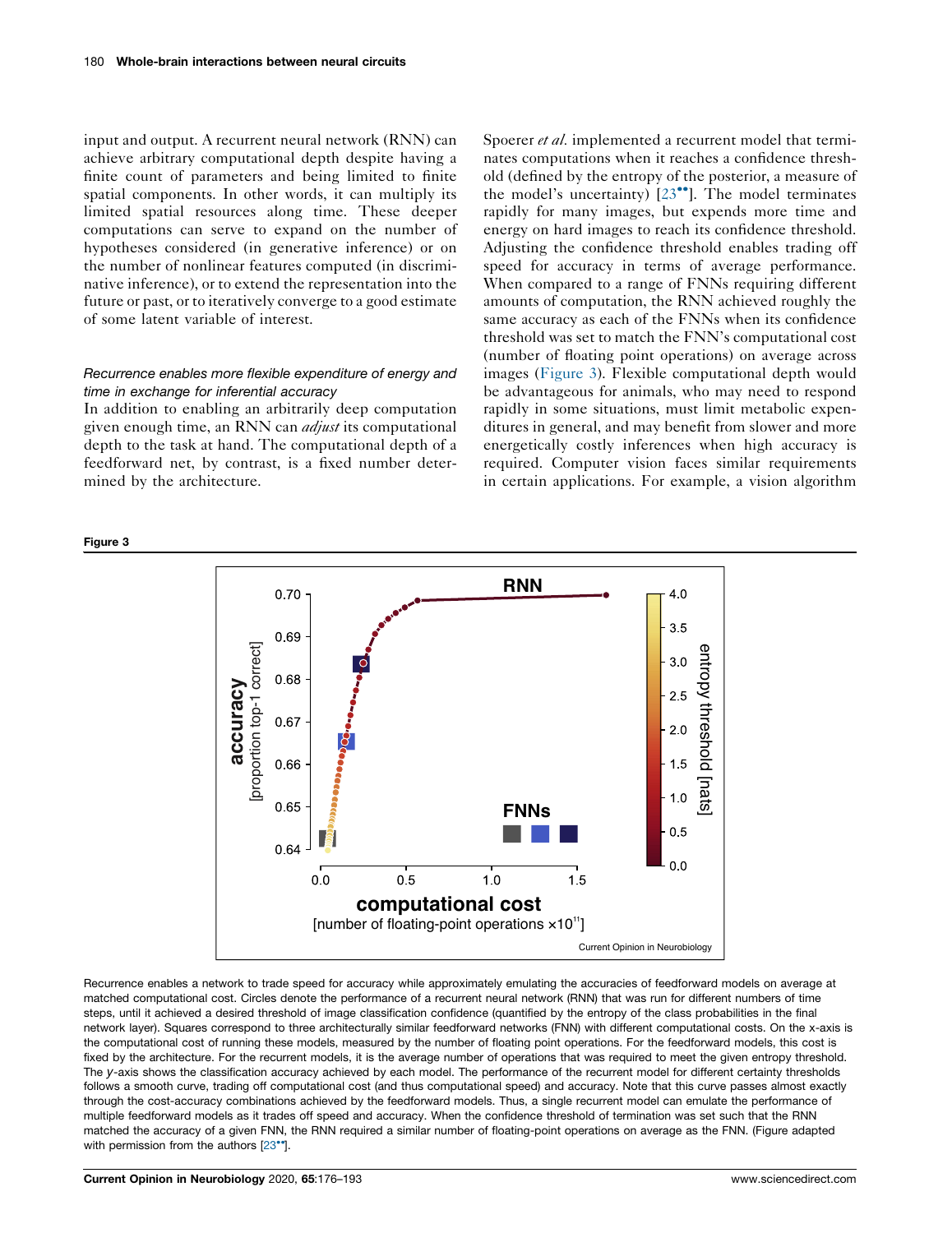in a smartphone should respond rapidly and conserve energy in general, but should also be able to recognize hard images, and it should allow trading off mean accuracy for speed and energy (e.g. when the battery is low).

# Recurrent architectures can compress complex computations in limited hardware

Another benefit of recurrent solutions is that they require fewer components in space when physically implemented in recurrent circuits, such as brains. Compare [Figure](#page-2-0) 1b and [1e](#page-2-0): the recurrent network is anatomically more compact than the feedforward network and has fewer connections. It is easy to see why evolution might have favored a recurrent implementations for many brain functions: Space, neural projections, and the energy to develop and maintain them are all costly for the organism. In addition, synaptic efficacies must be either learned from limited experience or encoded in a limited-capacity genome. Beyond saving space, material, and energy, thus, smaller descriptive complexity (or parameter count) might ease development and learning.

Engineered devicesface the same set of costs, although their relative weighting changes from application to application. In particular, a larger number of units and weights must either be represented in the memory of a conventional computer or implemented in specialized (e.g. neuromorphic) hardware. The connection weights in an NN model need to be learned from limited data. This requires extensive training, for example, in a supervised setting, with millions of hand-labeled examples that show the network the desired output for a given input. The larger number of parameters associated with a feedforward solution might overfit the training data. The learned parameters then do not generalize well to new examples of the same task.

FNNs often turn out to generalize surprisingly well even when they have very large numbers of parameters [[45–47](#page-15-0)]. This phenomenon isthought to reflect a regularizing effect of the learning algorithm, stochastic gradient descent. Indeed, the trend is towards ever deeper networks with more connections to be optimized, and this trend is associated with continuing gains in performance on computer vision benchmarks  $[48]$  $[48]$  $[48]$ . Nevertheless, it could turn out that recurrent architectures that achieve high computational depth with fewer parameters bring benefits not only in terms of their storage, but also in terms of statistical efficiency, the ability generalize accurately based on limited experience. This would imply that recurrent networks have an inductive bias that makes up for the limited experiential data. This is explored further in subsequent sections, where we discuss how RNNs can exploit temporal dependency structures, and enable iterative inference.

Energy is another factor to consider in both biology and engineering. Larger FNNs take longer to train on bigger computing clusters, while drawing greater amounts of

power — a trend that is not sustainable. In the long run, therefore, computer vision too may benefit from the anatomical compression that can be achieved through clever use of recurrence.

Importantly, however, not every deep feedforward model can be compressed into an equivalent recurrent implementation. This anatomical compression can only be achieved when the same function may be applied iteratively or recursively within the network. The crucial question, therefore, is: what are these functions? What operations can be applied repeatedly in a productive manner? The remainder of this paper will reflect on the various roles that have been proposed for recurrent processing for visual inference, from superficial to increasingly profound forms of recurrence.

# Feedback connections are required to integrate information from outside the visual hierarchy

A key, established role of recurrent connections in biological vision is to propagate information from outside the visual cortex, so that it can aid visual inference [\[49](#page-15-0)]. Here, we will briefly discuss two such outside influences: attention and expectations.

#### Attentional prioritization requires feedback connections

Animals have needs and goalsthat change from moment to moment. Perception is attuned to an animal's current objectives. For instance, a primate foraging for red berries may be more successful if its visual perception apparatus prioritizes or enhances the processing of red items. Since current goals are represented outside the visual cortex (e.g. in frontal regions), top-down connections are clearly required for this information to influence visual processing. Such top-down effects have been grouped under the label 'attention', and they have been the subject of an entire subfield of study. For our purposes, it is sufficient to note that the effects and mechanisms of top-down attention are well-documented and pervasive in visual cortex (for review, see [[36–38](#page-15-0)]), and thus there is no question that this is one important function of recurrent connections.

#### Integrating prior expectations into visual inference requires feedback connections

Organisms may constrain their visual inferences by expectations [\[50](#page-15-0)]. Visual input can be ambiguous and unreliable, and thus open to multiple interpretations. To constrain the inference, an observer can make use of prior knowledge [[51–53\]](#page-15-0). One form of prior knowledge is environmental constants (e.g. 'light tends to come from above' [[54](#page-15-0)]). Such unvarying knowledge may be stored within visual cortex, especially when it pertains to the overall prevalence of basic visual features (e.g. local edge orientations [\[55](#page-15-0)]). Another form of prior knowledge is contextual information specific to the current situation. Such time-varying knowledge may require a flexible representation outside visual cortex (e.g. 'I rang the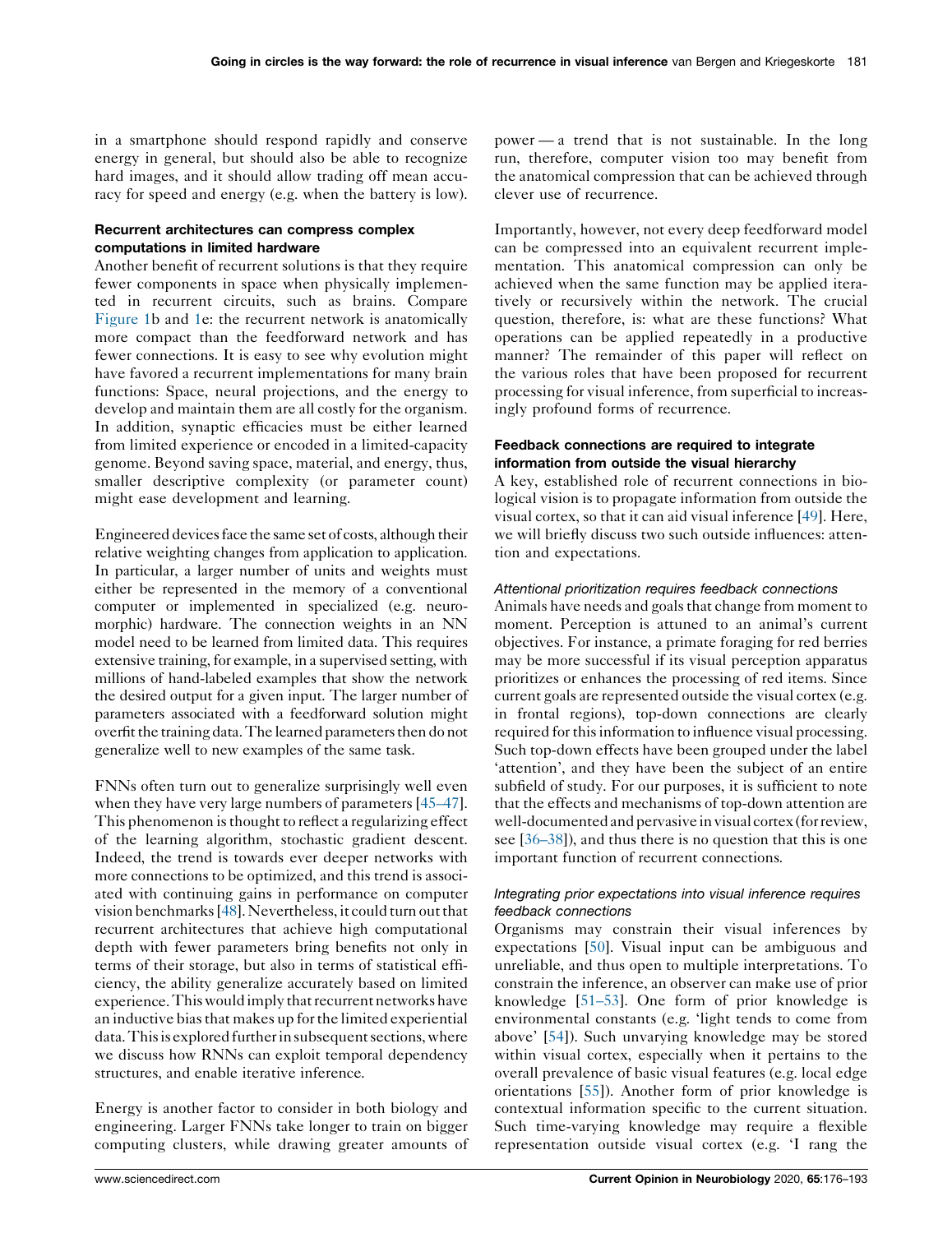<span id="page-6-0"></span>



Increasingly profound modes of recurrent processing, unrolled in time. Visual cortex likely combines all three modes of recurrence illustrated here. The left side of each panel shows the computational graph induced by each form of recurrence, while the right side illustrates a (simplified) example of how this recurrence can be used. In these examples, circles correspond to neurons (or neural assemblies) encoding the feature illustrated within the circle, and lines that connect to circles indicate neural connections with significant activity. (a) Top-down influences from outside the visual processing hierarchy may be incorporated through two computational sweeps: a feedback sweep priming the network with topdown information and a feedforward sweep to interpret visual input and combine this interpretation with the top-down signal. Note that the lateral connections here merely copy neural activities in each area to the next time point; this identity transformation could also be implemented in other ways, such as slow membrane time constants or other forms of local memory. In the example on the right, a top-down signal communicates the expectation that the upcoming input will be horizontal motion. This primes neurons encoding this direction of motion to be more easily or strongly activated, and sharpens the interpretation of the subsequent (ambiguous) visual input. (b) To efficiently perform inference on time-varying visual input, recurrent connections may implement a fixed temporal prediction function akin to the transition kernel in a Kalman filter, extrapolating the ongoing dynamics of the world one time step into the future. For instance, in the example on the right, a downward moving square was perceived at  $t = 1$ . This motion is predicted to continue, and this prediction constrains the interpretation of the (ambiguous) visual input at the next time point. For simplicity, only lateral recurrence is shown in this example. Note that each input is mapped onto its corresponding output in a single recurrent time step. (c) Static input may also benefit from recurrent processing that iteratively refines an initial, coarse feedforward interpretation. In this mode of recurrence, there are several processing time steps between input and output, whereas in (b) there was one input and output for each time step. Illustrated on the right is an iterative hierarchical inference algorithm. Here, a higher-level hypothesis, generated in the first time step, refines the underlying lower-level representation in the next time step, which in turn improves the higher-level hypothesis, and so forth, until the network converges to an optimal interpretation of the input across the entire hierarchy. For simplicity, lateral recurrent interactions are not shown in this example.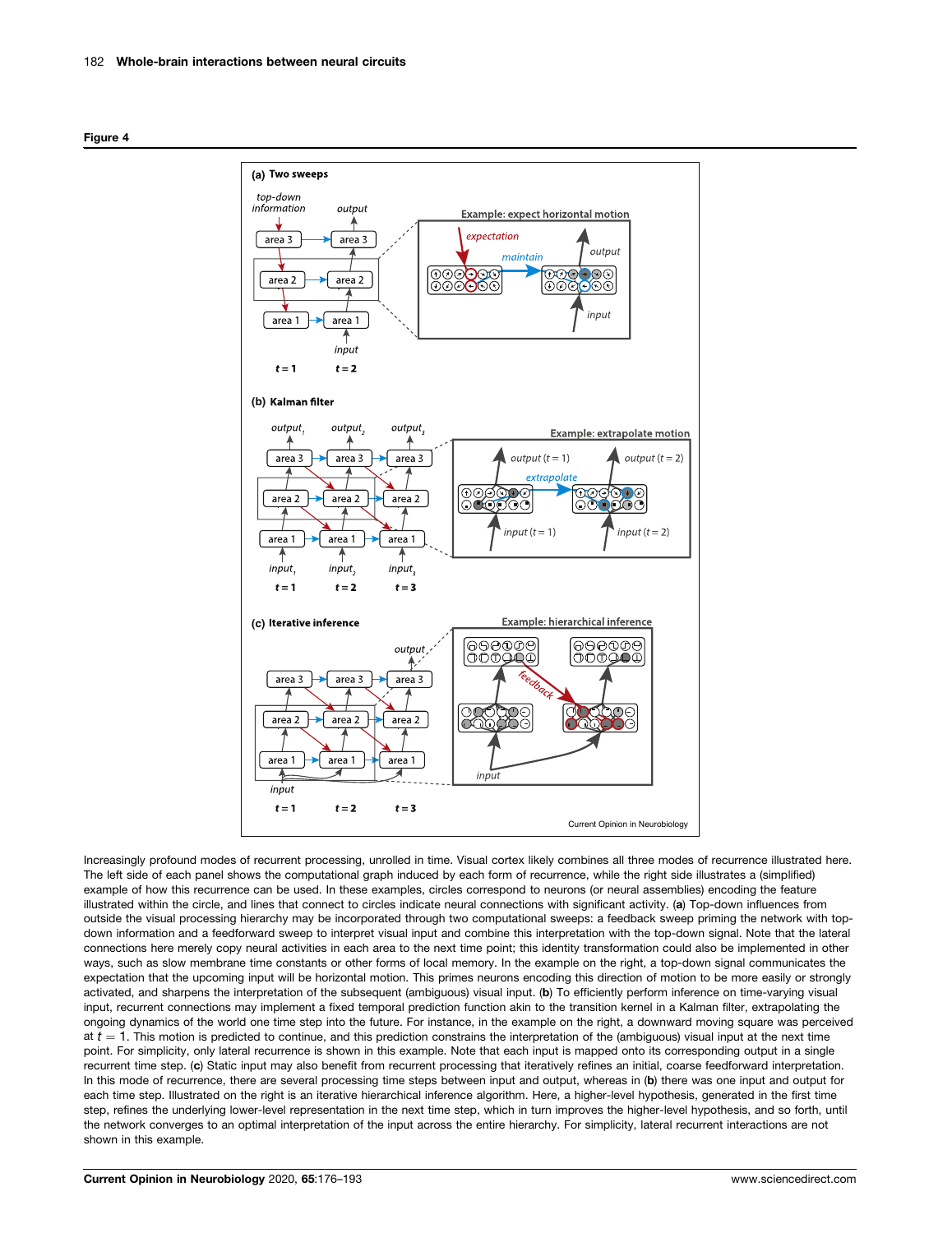doorbell at my mother's house, so I expect to see her open the door'). Such expectations, represented in higher cortical regions, require feedback connections to affect processing in visual cortex [[50\]](#page-15-0).

The top-down imposition of attention and expectation must be mediated by feedback connections. However, it is unclear whether these influences fundamentally change the nature of visual representations or merely modulate these representations, adjusting the gain depending on the current relevance of different features of the visual input. As illustrated in [Figure](#page-6-0) 4a, for a given input this would require only two 'sweeps' of computation through the visual processing hierarchy: a feedback sweep that primes visual areas with top-down information, and a bottom-up sweep to interpret the visual input and integrate or modify this interpretation with the top-down signal (not necessarily in that order). Importantly, if the feedback signal merely enhances or suppresses some visual features, then the core inference algorithm need not be fundamentally recurrent — one can imagine that the bottom-up part of such a network is modeled perfectly by an FNN, while an optional recurrent module could be added in order to implement top-down contextual influences.

# Recurrent networks can exploit temporal dependency structure

Contextual constraints on visual inference include not only information from outside the visual hierarchy, such as information from other sensory modalities and memory, as discussed in the previous section. The recent stimulus history within the visual modality also provides context, likely represented within the visual system.

# Recurrent networks can dynamically compress the stimulus history

The primate visual system is thought to contain a hierarchy, not only of processing stages and spatial scales, but also of temporal scales [[56,57](#page-15-0)]. Visual representations track the environment moment by moment. However, the duration of a visual moment, the temporal grain, may depend on the level of representation. These principles apply to all sensory modalities and have been empirically explored, in particular, for audition and speech perception. At the simplest level, a neural network could use delay lines to detect spatiotemporal, rather than purely spatial, patterns. Recurrent neural networks have internal states and can represent temporal context across units tuned to different latencies. An RNN could represent a fixed temporal window, by replicating units tuned to different patterns for multiple latencies. However, RNNs trained on sequence processing tasks, such as language translation, learn more sophisticated representations of temporal context [[58\]](#page-15-0). They can represent context at multiple time scales, learning a latent representation that enables them to dynamically compress whatever information from the past is needed for the task. In contrast to

a feedforward network, a recurrent network is not limited by spatial constraints in terms of its retrospective time horizon. It can maintain task-relevant information indefinitely, integrating long-term memory into its inferences.

# Recurrent dynamics can simulate and predict the dynamics of the world

Dynamic compression of the past exploits the temporal dependency structure of the sensory data. The purpose of representing the past is to act well in the future. This suggests that a neural network should exploit temporal dependencies not just to compress the past, but also to predict the future. In fact, an optimal representation of even just the present requires prediction, because the sensory data is delayed and noisy.

Changes in the world are governed by laws of dynamics, which by definition are temporally invariant. An ideal observer will exploit these laws in visual inference and optimally combine previous with present observations to estimate the current state. This implies an extrapolation of the past to generate predictions that improve the interpretation of the present sensory input. When the dynamics are linear and noise is Gaussian, the optimal way to infer the present state by combining past and present evidence is the *Kalman filter* [[59\]](#page-15-0) — an algorithm widely used in engineering applications. A number of authors [\[60–63\]](#page-15-0) have proposed that the visual cortex may implement an algorithm similar to a Kalman filter. This theory is consistent with temporal biases that are evident in human perceptual judgments [\[64–66](#page-15-0)].

Kalman filters employ a fixed temporal transitional kernel. This kernel takes a representation of the world (e.g. variables encoding the present state of a physical system, such as positions and velocities) at time  $t$ , and transforms it into a predicted representation for time  $t + 1$ , to be integrated with new sensory evidence that arrives at that time. While the resulting prediction varies as a function of the kernel's input, the kernel itself is constant, reflecting the temporal shift-invariance of the laws governing the dynamics. Recurrent neural networks provide a generalization of the Kalman filter and can represent nonlinear dynamical systems with non-Gaussian noise.

Note that this type of recurrent processing is more profound than the two-sweep algorithm ([Figure](#page-6-0) 4a) that incorporated top-down influences on visual inference. The two-sweep algorithm is trivial to unroll into a feedforward architecture. In contrast, unrolling a Kalman filter-like recurrent algorithm would induce an infinitely deep feedforward network, with a separate set of areas and connections for each time point to be processed. A finite-depth feedforward architecture can only approximate the recurrent algorithm. While the feedforward approximation will have a finite temporal window of memory to constrain its present inferences, the recurrent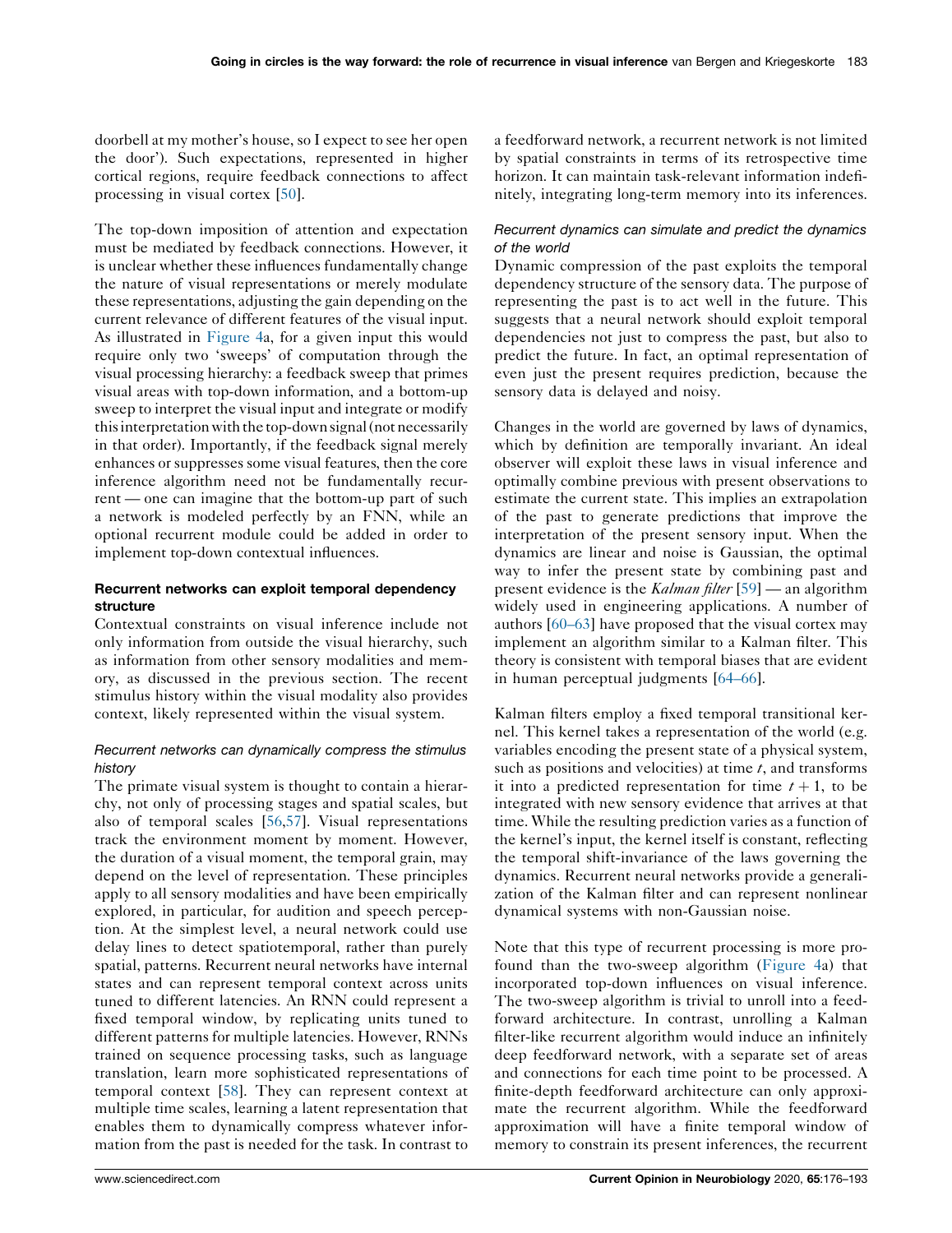network can in principle integrate information over arbitrarily long periods.

Due to their advantages for dealing with time-varying (or otherwise ordered) inputs, recurrent neural networks are in fact widely employed in the broader field of machine learning for tasks involving sequential data. Speech recognition and machine translation are prominent applications that RNNs excel at [\[58](#page-15-0),[67–70\]](#page-15-0). Computer vision, too, has embraced RNNs for recognition and prediction of video input [\[71–73](#page-16-0)]. Note that these applications all exploit the dynamics in RNNs to model the dynamics in the data.

What if we trained a Kalman filter or sequence-tosequence RNN [\(Figure](#page-6-0) 4b) on a train of independently sampled *static* inputs to be classified? The memory of the preceding inputs would not be useful then, so we expect the recurrent model to revert to using essentially only its feedforward weights. The type of recurrent processing we described in this section, thus uses memory to improve visual inference. In the next section, we consider how recurrent processing can help with the inferential computations themselves, even for static inputs.

# Recurrence enables iterative inference

Recurrent processing can contribute even to inference on static inputs, and regardless of the agent's goals and expectations, by means of an *iterative* algorithm. An iterative algorithm is one that employs a computation that improves an initial guess. Applying the computation again to the improved guess yields a further improvement. This process can be repeated until a good solution has been achieved or until we run out of time or energy. Recurrent networks can implement iterative algorithms, with the same neural network functions applied succes-sively to some internal pattern of activity [\(Figure](#page-6-0) 4c).

In many fields, iterative algorithms are used to solve estimation and optimization problems. In each iteration, a small adjustment is made to the problem's proposed solution, to improve a mathematically formulated objective. A locally optimal solution is found by making small improvements until further progress is not required or not possible. The algorithm navigates a path in the space of the values to be estimated or the parameters to be optimized, that leads to a good solution (albeit not necessarily the global optimum).

Much of machine learning involves iterative methods. Gradient descent is an iterative optimization method, whose stochastic variant is the most widely used method for training FNNs. Many discrete optimization techniques are iterative. Iterative algorithms are also central to inference in machine learning, for example in variational inference (where inference is achieved by optimization), sampling methods (where steps are chosen stochastically

such that the distribution of samples converges on the posterior distribution), and message passing algorithms (such as loopy belief propagation). In particular, such iterative inference algorithms are used in probabilistic approaches to computer vision [\[31](#page-15-0),[33\]](#page-15-0). It is somewhat surprising, then, that iterative computation is not widely exploited to perform visual inference in FNNs.

Visual inference is naturally understood as an optimization problem, where the goal is to find hypotheses that can explain the current visual input [\[51](#page-15-0)]. A hypothesis, in this case, is a proposed set of *latent* (i.e. unobserved) causes that can jointly explain the image. The hypothesized latent causes could be the identities andpositions of objectsin the scene.Visualhypotheses arehierarchical,being subdivided into smaller hypotheses about lower or intermediate-level features, such as the local edges that make up a larger contour. An iterative visual inference algorithm starts with an initial hypothesis, and refines it by incremental improvements. These improvements may include eliminating hypotheses that are mutually exclusive, strengthening compatible causes, or adjusting a hypothesis based on its ability to predict the data (the visual input). In a probabilistic framework, the optimization objective would be the likelihood (probability of the image given the latent representation) or the posterior probability (probability of the latent representation given the image).

Incompatible hypotheses can compete in the representation There are often multiple plausible explanations for a given sensory input that are mutually exclusive. The distributed, parallel nature of neural networks enables them to initially activate and represent all of these possible hypotheses simultaneously. Recurrent connectivity between neurons can then implement competitive interactions among hypotheses, so as to converge on the best overall explanation.

There is some evidence that sensory representations are probabilistic  $[74–76]$  $[74–76]$  — in this case, the probabilities assigned to a set of mutually exclusive hypotheses must sum to 1. A strengthening of belief in one hypothesis, thus, should entail a reduction of the probability of other hypothesesinthe representation.Ifneurons encodepoint estimates rather than probability distributions, then only one hypothesis can win (although that hypothesis may be encoded by a population response involving multiple neurons). The winning hypothesis could be the maximum a posteriori (MAP) hypothesis or the maximum likelihood hypothesis. Influential models of visual inference involving competitive recurrent interactions include *divisive normalization* [[35](#page-15-0)], biased competition [\[36](#page-15-0)], and predictive coding [\[30,32,](#page-15-0)[77\]](#page-16-0).

Recent theoretical work has demonstrated that lateral competition can give rise to a robust neural code, and can explain certain puzzling neural response properties [\[77](#page-16-0),[78\]](#page-16-0). This theory considers a spiking neural network setting, in which different neurons encode highly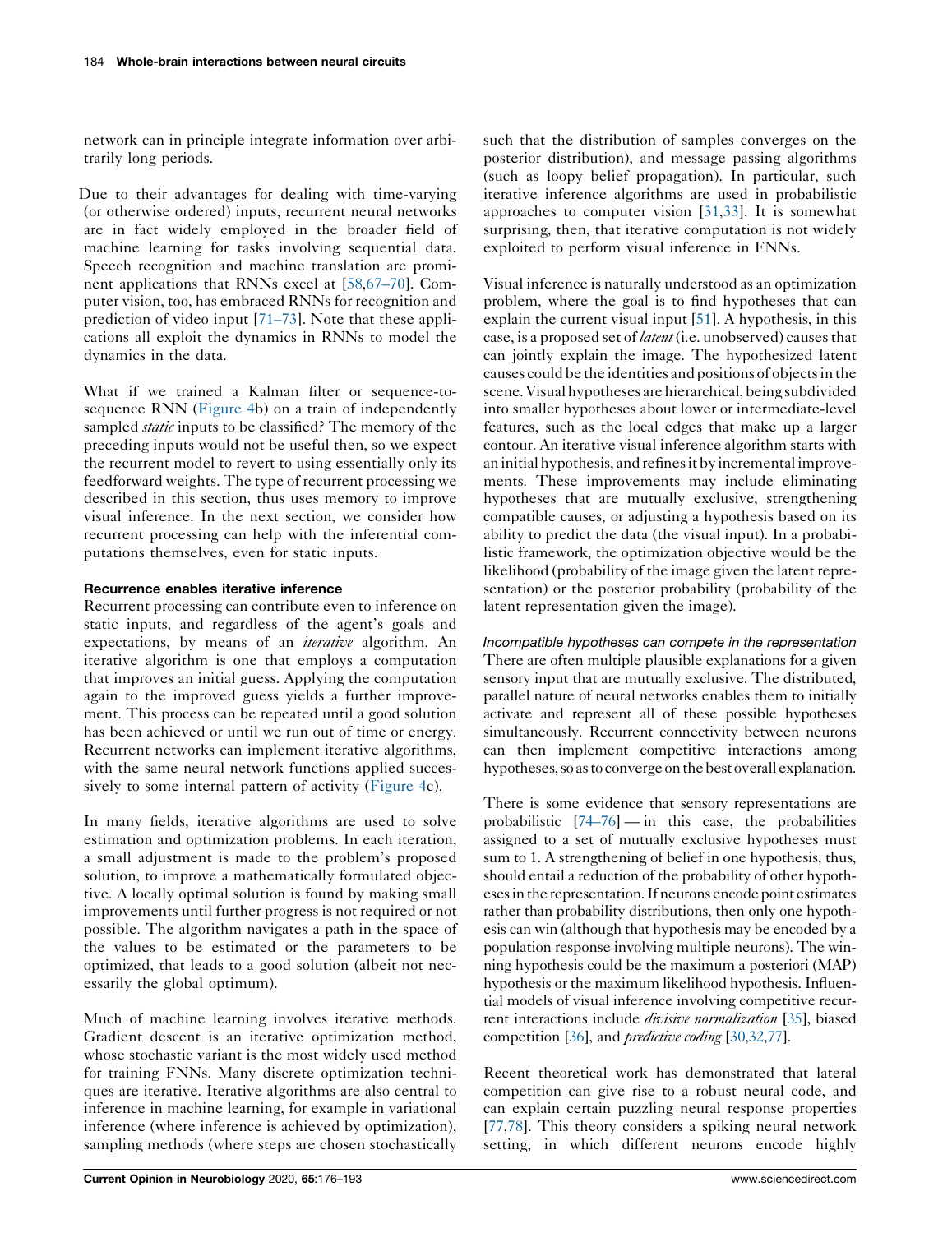overlapping or even identical features in their input. This degeneracy means that the same signal can be encoded equally well by a range of different response patterns. When a particular neuron spikes, lateral inhibition ensures that other competing neurons do not encode the same part of the input again. Which neuron gets to do the encoding thus depends on which neuron fires first, because its membrane potential happened to be closest to a spiking threshold. This leads to trial-to-trial variability in neural responses that reflects subtle differences in initial conditions — conditions that may not be known to an experimenter, who may thus mistake this variability for random noise. This could explain the puzzling observation that individual neurons reliably reproduce the same output given the same electrical stimulation, but populations of neurons, wired together, display apparently random variability under sensory stimulation [[79–81\]](#page-16-0). Since multiple neurons can encode the same feature, the resulting code is also robust to neurons being lost or temporarily inactivated.

FNNs do not incorporate lateral connections for competitive interactions, although they very often include computations that serve a similar purpose. Chief among these are operations known as *max-pooling* and *local response normali-*zation (LRN) [[82](#page-16-0)[,16](#page-14-0)]. In max-pooling, only the strongest response within a pool of competing neurons is forwarded to the next processing stage. In LRN, each neuron has its response divided by a term that is computed from the sum of activity in its normalization pool. While neither of these mechanisms is mediated by explicit lateral connections in a FNN, a strictly connectionist implementation of these mechanisms (e.g. in biological neurons or neuromorphic hardware) would have to include lateral recurrence. This, then, is another way in which apparently feedforward FNNs can exhibit a (limited) form of recurrent processing 'under the hood'. Note, though, that each of these operations is carried out only once, rather than allowing competitive dynamics to converge over multiple iterations. Furthermore, in contrast to the lateral interactions in predictive coding or other normative models, LRN and max-pooling are not derived from normative principles, and do not necessarily select (or enhance) the best hypothesis (however 'best' is defined).

# Compatible hypotheses can strengthen each other in the representation

In feedforward models of hierarchical visual inference, neurons at higher stages selectively respond to combinations of simpler features encoded by lower-level neurons. Higherlevel neurons thus are sensitive to larger-scale patterns of correlation between subsets of lower-level features. But such larger-scale statistical regularities may not be most efficiently captured by a set of larger-scale building blocks. Instead, they may be more compactly captured by local association rules. Consider, for instance, the problem of contour detection. Many combinations of local edges in an image can form a continuous contour. The resulting space of contours may

be too complex to be efficiently represented with largerscale templates. What all these contours have in common, however, is that they consist of pairs of edges that are locally contiguous, with sharper angles occurring with lower probability. Thus, the criteria for 'contour-ness' may be compactly expressed by a set of local association rules: *these edges go* together; those do not [\[83,84](#page-16-0)]. Contours may then be pieced together by repeatedly applying the same local association rules. Those edge pairs which are most clearly connected would be identified in early iterations. Later inferences can benefit from the context provided by earlier inferences, enabling the process to recognize continuity even where it is less locally apparent.

This insight has inspired network models of visual inference that implement local association rules through lateral connections, to aid contour integration and other perceptual grouping operations [\[85](#page-16-0)]. Recent examples include Linsley et al., who developed horizontalgated-recurrent units (hGRUs) that learn local spatial dependencies  $[86\text{''}]$  $[86\text{''}]$ . A network equipped with this particular recurrent connectivity was competitive with state-of-the-art feedforward models on a contour integration task, while using far fewer free parameters. George *et al.* [\[87\]](#page-16-0) similarly leveraged lateral interactions to recognize contiguous contours and surfaces, by modeling thesewitha conditional random field(CRF), using a message-passing algorithm for inference. This approach enabled their Recursive Cortical Network (RCN) to reliably beat CAPTCHAs — images of letter sequences under a variety of distortions, noise and clutter, that are widely used to verify that queriesto a userinterface are made by a person, and not an algorithm. CRFs were also used by Zheng et al. [\[88](#page-16-0)], who incorporated them as a recurrent extension of a convolutional neural network for image segmentation. The model surpassed state-of-the-art performance at the time. Association rules enforced through lateral connections may also help to fill in missing information, such as when objects are partially hidden from view by occluders. Lateral connectivityhasbeenshownto improve recognition performance in such settings [[23](#page-14-0)<sup>\*\*</sup>[,89](#page-16-0)<sup>\*</sup>[,90](#page-16-0)]. Montobbio et al. showed that lateral diffusion of activity between neurons with correlated feedforward filter weights improves robustness to image perturbations including occlusions [\[90\]](#page-16-0).

Enhancement of mutually compatible hypotheses (this section) and competition between mutually exclusive hypotheses (previous section) can both contribute to inference. A more general perspective is provided by the insight that prior knowledge about what features in a scene are mutually compatible or exclusive may be part of an overarching *generative model*, which iterative algorithms can exploit for inference.

## Iterative algorithms can leverage generative models for inference

Perceptual inference aims to converge on a set of hypotheses that best explain the sensory data. Typically, a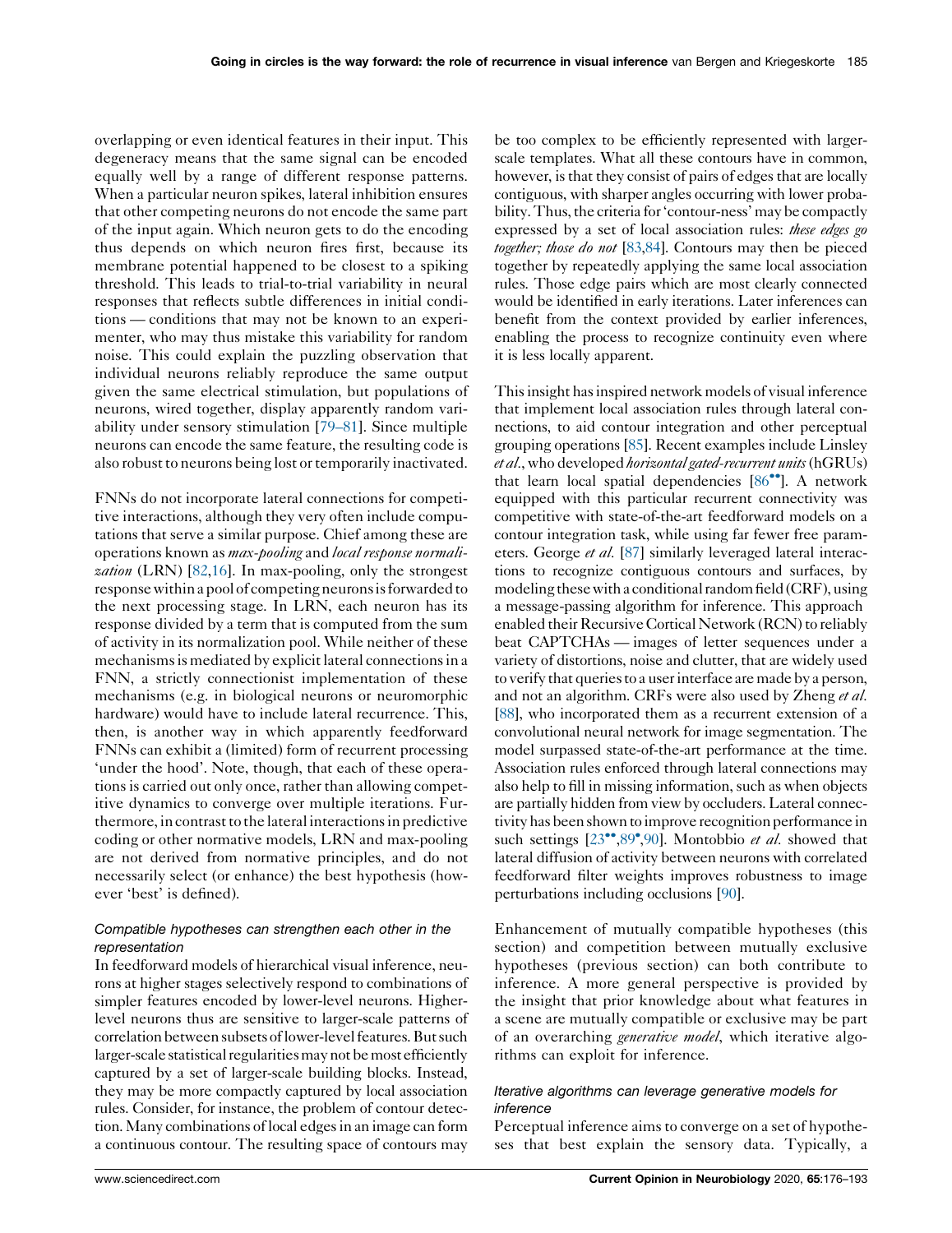hypothesis is considered to be a good explanation if it is consistent with both our prior knowledge and the sensory data. A generative model is a model of the joint distribution of latent causes and sensory data. Generative models can powerfully constrain perceptual inference because they capture prior knowledge about the world. In machine learning, defining generative models enables us to express and exploit what we know about the domain. A wide range of inference algorithms can be used to compute posterior distributions over variables of interest, given observed variables. The algorithms include variational inference, message passing, and Markov Chain Monte Carlo sampling, all of which require iterative computation.

In thissection, we focus on a particular approach to leveraging generative models in visual inference, in which the joint distribution  $p(x, z)$  of the image x and the latents z is factorized as  $p(x, z) = p(z) \cdot p(x|z)$ , which we refer to as the top-down factorization. The architecture contains components that model  $p(x|z)$  and predict the image from the latents (or more generally lower-level latent representationsfrom higher-level latent representations). Compared to the alternative factorization  $p(x, z) = p(x) \cdot p(z|x)$ , the top-down factorization has the potential advantage that the model operates in the causal direction, matching the causal process in the world that generated the image. The top-down model predicts what visual input is likely to result from a scene that has the hypothesized properties. This is somewhat similar to the graphics engine of a video game or image rendering software. This top-down model can be implemented via feedback connections that translate higher-level hypotheses in the network to representations at a lower level of abstraction.

Using generative models implemented with top-down predictions for inference is known as analysis-by-synthe $sis$  — an approach that has a long history in theories of perception [[51,30](#page-15-0),[32\]](#page-15-0). Arguably, the goal of perceptual inference, by definition, is to reason back from effects (sensory data) to their causes (unobserved variables of interest), and thus invert the process that generated the effects. The crucial question, however, is whether the causal process is explicitly represented in the inference algorithm. The alternative, which can be achieved with feedforward inference, is to directly approximate the inverse, without ever making predictions in the causal direction. The success of the feedforward approach then depends on how well the inverse can be approximated by a fixed mapping of inputs to hypotheses. To iteratively invert the causal process, a neural network can evaluate the causal model for a current hypothesis and update the hypothesis in a beneficial direction. This process can then be repeated until convergence. This process of analysis by repeated synthesis may be preferable to directly approximating the inverse mapping if the causal process that generates the sensory data is easier to model than its inverse. In particular, the causal process may be more

compactly represented, more easily learned, more efficient to compute, and more generalizable beyond the training distribution than its inverse.

Another potential advantage of generative inference lies in robustness to variations in the input. While FNNs can accurately categorize images drawn from the same distribution that the training images were drawn from, it does not take much to fool them. A slight alteration imperceptible to humans can cause a FNN to misclassify an image entirely, with high confidence [\[91](#page-16-0)]. State-of-the-art FNNs rely more strongly on texture than humans, who rely more on shape [[92\]](#page-16-0). More generally, FNNs seem to ignore many image features that are relevant to human perception [[93\]](#page-16-0). One hypothesized reason for this is that these networks are trained to discriminate images, but not to generate them. Thus, any visual feature that reliably discriminates categories in the training data will be weighted heavily in the network's classification decisions. Importantly, this weight is unrelated to how much variance the feature explains in the image, and to the likelihood — that is, the probability of the image given either of the categories. An ideal observer should evaluate the likelihood for each hypothesis and adjudicate according to their ratio [[94\]](#page-16-0). A feedforward network may instead latch on to a few highly discriminative, but subtle image features that don't explain much and may not generalize to images from a different data set [\[93](#page-16-0),[95\]](#page-16-0). In contrast, visual features that are important for generating or reconstructing images of a given class may be more likely to generalize to other examples of the same category. In support of this intuition, two novel RNN architectures that employ generative models for inference were found to be more robust to adversarial perturbations [\[96](#page-16-0),[97](#page-16-0)]. Generative inference networks were also shown to better align with human perception, compared to discriminative models, when presented with controversial stimuliimages synthesized to evoke strongly conflicting classifications from different models [[98](#page-16-0) ].

Despite these promising developments, generative inference remains rare in visual FNN models. The exceptions mentioned above are rather simple networks trained on easy classifications problems, and are not (yet) competitive with state-of-the-art performance on more challenging computer vision benchmarks. Within computational neuroscience, by contrast, generative feedback connections appear in many network models of visual inference. Prominent examples are predictive coding [[30,32](#page-15-0)] and hierarchical Bayesian inference [\[99](#page-16-0)]. However, these models have not had much success in explaining visual inference beyond its earliest stages. A notable exception is work by Wen et al. [[100](#page-16-0)<sup>°</sup>], which shows that extending supervised convolutional FNNs with the recurrent dynamics of predictive coding can improve classification performance. The fields of computer vision and computational neuroscience both stand to benefit from the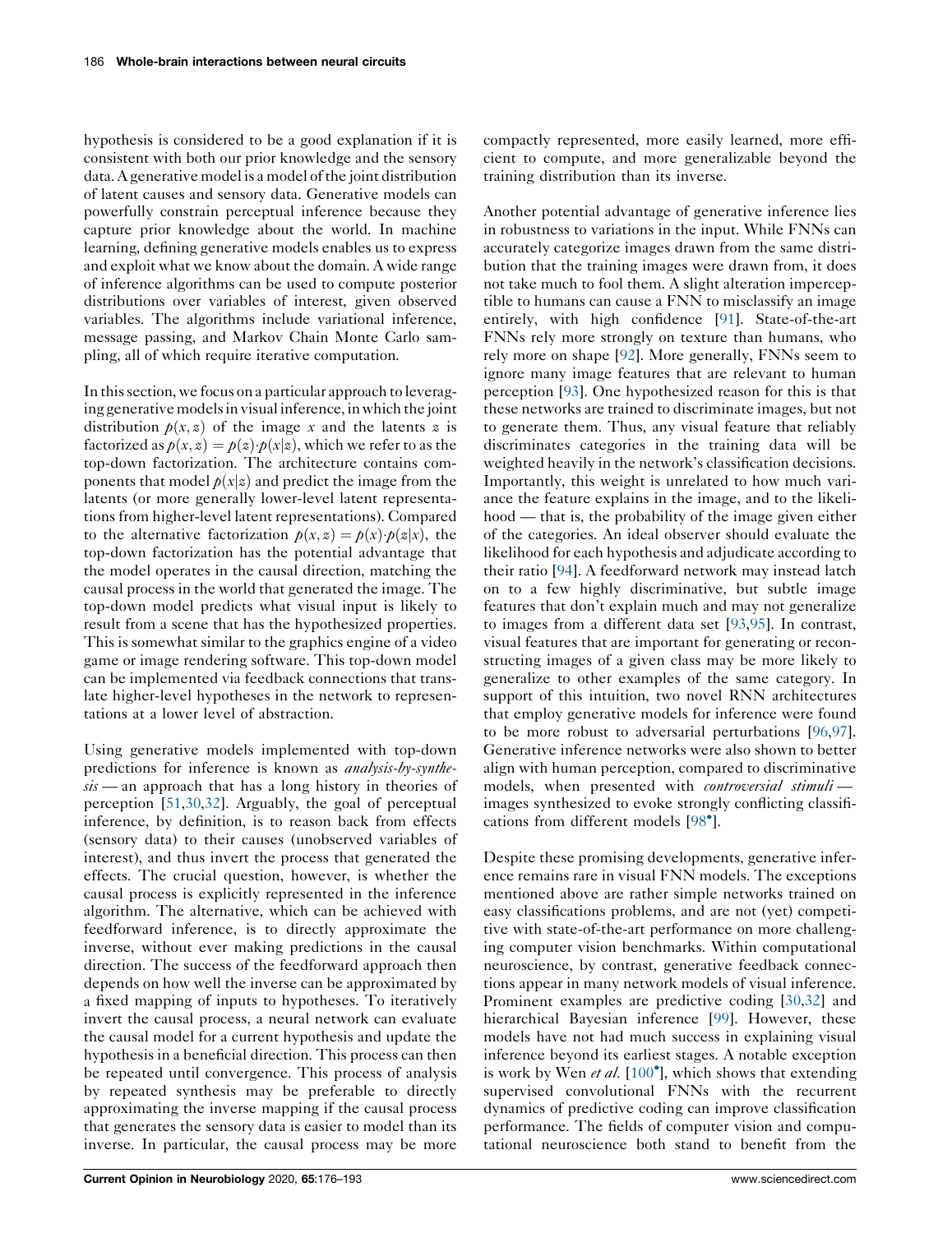development of more powerful generative inference models.

#### Iteration is necessary to close the amortization gap

Iterative inference has many advantages. A drawback of iteration, however, is that it takes time for the algorithm to converge during inference. This is unattractive for animals who need to perform visual inference under time pressure. It is also a challenge when training a FNN, which already requires many iterations of optimization. If each update of the network's connections additionally includes an iterative inner loop to perform inference on each training example, this lengthens the time required for training.

A complementary inference mechanism is amortized infer-ence [[101](#page-16-0),[102\]](#page-16-0), where a feedforward model approximates the mapping from images to their latent causes. FNNs are eminently suited for learning complicated input–output mappings. A single transformation then replaces the trajectories that would be navigated by an iterative inference algorithm. In some cases, the iterative solution and the best amortized mapping may be exactly equivalent. A linear model, for instance, can be estimated iteratively, by performing gradient descent on the sum of squared prediction errors. However, if a unique solution exists, it can equivalently be found by a linear transformation that directly maps from the data to the optimal coefficients.

In general, however, amortized inference incurs some error, compared to the optimal solution that might be found through iterative optimization. This error has been called the *amortization gap*  $[103, 104^{\circ}]$  $[103, 104^{\circ}]$  $[103, 104^{\circ}]$ . It is [analogous](#page-16-0) to the poor fit that may result from buying clothes 'off the rack', compared to a tailored version of the same garment. The amortization gap is defined in the context of variational inference, when the iterative optimization of the variational approximation to the posterior is replaced by a neural network that maps from the image to the parameters of the variational distribution. The resulting model suffers from two types of error: (1) error caused be the choice of the variational approximation (variational approximation gap) and (2) error caused by the model mapping from images to variational parameters (amortization gap). One recent study has argued that the amortization gap is often the main source of error in amortized inference models [[103\]](#page-16-0). Amortized and iterative inference define a continuum. At one extreme, iterative inference until convergence reaches a solution through a trajectory of small improvements, explicitly evaluating the quality of the current solution at every iteration. At the other extreme, fully amortized inference takes a single leap from input to output. In between these extremes lies a space for algorithms that use intermediate numbers of steps, to approximate the optimal solution through a computational path that is more refined than a leap, but more efficient than full-fledged iterative optimization. Models that occupy this space include explicit hybrids of iterative and amortized inference [[104](#page-16-0) [,105](#page-16-0),[106\]](#page-17-0), as well as RNNs with arbitrary dynamics that are trained to converge to a desired objective in a limited number of time steps (e.g.  $[23^{\bullet},107,108^{\bullet\bullet},109^{\bullet}])$  $[23^{\bullet},107,108^{\bullet\bullet},109^{\bullet}])$  $[23^{\bullet},107,108^{\bullet\bullet},109^{\bullet}])$  $[23^{\bullet},107,108^{\bullet\bullet},109^{\bullet}])$  $[23^{\bullet},107,108^{\bullet\bullet},109^{\bullet}])$ .

# Recurrence is required for active vision

Vision is an active exploratory process.Our eye movements scan the scene through a sequence of well-chosen fixations that bring objects of interest into foveal vision. Moving our heads and our bodies enables us to bring entirely new parts of the scene into view, and closer for inspection at high resolution.Active control of our eyes, heads, and bodies can also help disambiguate 3D structure as fixation on points at different depths changes binocular disparity, and head and body movements create motion parallax. Active vision involves a recurrent cycle of sensory processing and muscle control, a cycle that runs through the environment.

Our focus here has been on the internal computational functions of recurrent processing, and active vision has been reviewed elsewhere [[110–112](#page-17-0)]. However, it is important to note that the internal recurrent processes of visual inference from a single glimpse are embedded within the larger recurrent process of active visual exploration. Active vision provides not just the larger behavioral context of visual inference. It also provides a powerful illustration of the fundamental advantages that recurrent algorithms offer in general. It illustrates how limited resources (the fovea) can be dynamically allocated (eye movements) to different portions of the evidence (the visual scene) in temporal sequence. A sensory system limited to a finite number of neurons, thus, can multiply its resources along time to achieve a detailed analysis. The cycle may start with an initial rough analysis of the entire visual field, followed by fixations on locations likely to yield valuable information. This is an example of an essentially recurrent process whose efficiency cannot be emulated with a feedforward system. The internal mechanisms of visual inference are faced with qualitatively similar challenges: Just like our retinae cannot afford foveal resolution throughout the visual field, the ventral stream cannot afford to perform all potentially relevant inferences on the evidence streaming in through the optic nerve in a single feedforward sweep. Internal shifts of attention, like eye movements, can sequentialize a complex computation and avoid wasting energy on portions of the evidence that are uninformative or irrelevant to the current goals of the animal.

Whereas the outer loop of active vision is largely about positioning our eyes relative to the scene and bringing important content into foveal vision, the innerloop of visual inference on each glimpse is far more flexible. Beyond covert attentional shifts that select locations, features, or objects for scrutiny, a recurrent network can *decide what* computations to perform so as to most efficiently reduce uncertainty about the important parts of the scene. In a game of twenty questions, we choose a question that most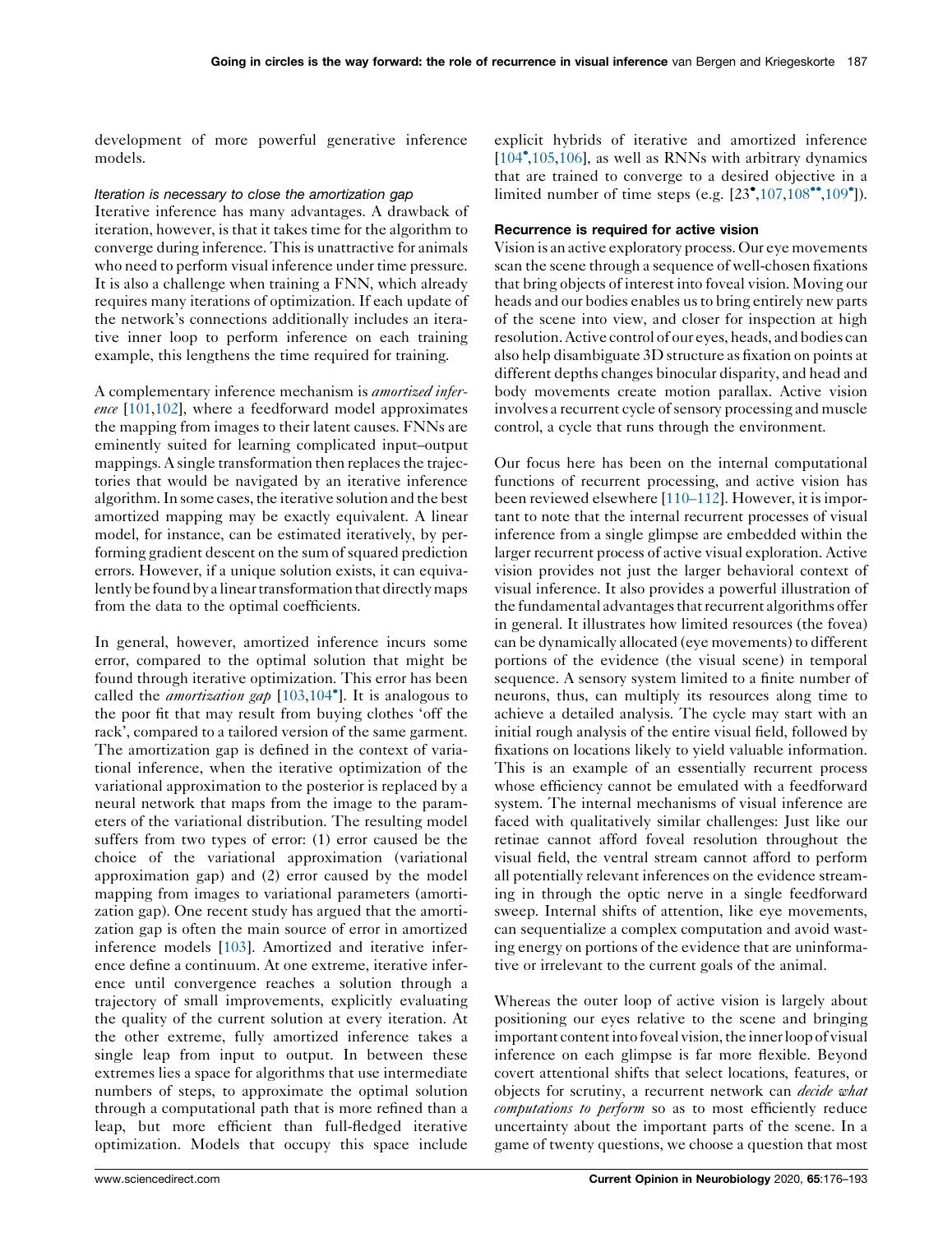reduces our remaining uncertainty at each step. The budget of twenty would not suffice if we had to decide all the questions before seeing any answers. The visual system similarly has limited computational resources for processing a massive stream of evidence. It must choose what inferences to pursue on the basis of their computational cost and uncertainty-reducing benefit as it forages for insight [\[113–115\]](#page-17-0).

# Closing the gap between biological and artificial vision

We have reviewed a number of advantages that recurrence can bring to neural networks for visual inference. Going forward, neural network models of vision should incorporate recurrence; not just to better understand visual inference in the brain, but also to improve its implementation in machines.

# Recurrence already improves performance on challenging visual tasks

Efforts in this direction are already underway, and turning up promising results. Some of this work has been described in previous sections, such as the use of lateral connections to impose local association rules  $[86\degree, 87, 88]$  $[86\degree, 87, 88]$  $[86\degree, 87, 88]$  $[86\degree, 87, 88]$  $[86\degree, 87, 88]$ and generative inference for more robust performance outside the training distribution [\[96](#page-16-0),[97\]](#page-16-0). Several other recent findings are worth highlighting here, as they have shown improved performance on visual tasks, better approximations to biological vision, or both, through recurrent computations.

In particular, several studies have found that recurrence is required in order to explain or improve visual inference in challenging settings. Kar and colleagues  $[108\textdegree]$  [identified](#page-17-0) a set of 'challenge images' that required recurrent processing in order to be accurately recognized. A feedforward FNN struggled to interpret these images, whereas macaque monkeys recognized them as accurately as a set of control images. Challenge images were associated with longer processing times in the macaque inferior temporal (IT) cortex, consistent with recurrent computations. Neural responses in IT for images that took longer were well accounted for by a braininspired RNN model. In a different study [\[116](#page-17-0) ], this same recurrent architecture was found to account for behavior, and neural data from macaque visual cortex, in object recognition tasks, while also achieving good performance on an important computer vision benchmark (ImageNet [\[117\]](#page-17-0)). In human visual cortex, recurrent interactions were also found to be crucial to model the neural dynamics underlying object recognition, as measured through magnetoencephalography (MEG) [\[118\]](#page-17-0).

One prominent challenge to visual inference is posed by partial occlusions, which hide part of a target object from view. In two recent studies, recurrent architectures were shown to be more robust to occlusions than their feedfor-ward counterparts [[89](#page-16-0)<sup>°</sup>[,119](#page-17-0)<sup>°</sup>]. Interestingly, in both

human observers and in an RNN model, object recognition under occlusion was impaired by *backward masking* [\[119](#page-17-0) ] (the presentation of a meaningless noise image, shortly after a target stimulus, to disrupt recurrent processing [[120](#page-17-0)[,15](#page-14-0),[13\]](#page-14-0)). Neural responses to partially occluded shapes in macaque visual cortex are also consistent with recurrent processing, and were well explained by a predictive coding model in which prefrontal cortex provide a feedback signal to visual area V4 [\[121](#page-17-0),[122\]](#page-17-0).

Another challenge for human perception is *crowding*, which occurs when the detailed perception of a target stimulus is disrupted by nearby flanker stimuli [[123\]](#page-17-0). In certain instances, the target stimulus can be released from crowding if further flankers are added that form a larger, coherent structure with the original flankers. This uncrowding effect may be due to the flankers being 'explained away', thus reducing their interference with the target representation [[124,125](#page-17-0)]. Recent work [\[126\]](#page-17-0) has shown that both effects can be explained by architectures known as *Capsule Nets* [[127](#page-17-0)<sup>\*\*</sup>,[128\]](#page-17-0), which include recurrent information routing mechanisms that may be similar to perceptual grouping and segmentation processes in the visual cortex.

Note that, in all of these cases, it may be possible to develop a feedforward architecture that performs the task equally well or better. Trivially, and as we discussed previously, a successful recurrent architecture can always be unrolled (for a finite number of time steps) into a deep feedforward network with many more learnable connections. However, a *realistic* recurrent model, when unrolled, may map onto an unrealistic feedforward model ([Figure](#page-3-0) 2), where realism could refer to the real-world constraints faced by either biological or artificial visual systems. Future studies should compare RNN and FNN implementations for the same visual inference task, while matching the complexity of the models in a meaningful way. Setting a realistic budget of units, connections, and computational operations is one important approach. To understand the computational differences between RNN and FNN solutions, it is also interesting to (1) match the parameter count (number of connection weights that must be learned and stored), which requires granting the FNN larger feature kernels, more feature maps per layer, or more layers, or (2) match the computational graph, which equates the distribution of path lengths from input to output and all other statistics of the graph, but grants the FNN a much larger number of parameters  $[23$ <sup> $\bullet$ </sup>].

# Freeing ourselves from the feedforward framework

Deep feedforward neural networks constitute an essential building block for visual inference, but they are not the whole story. The missing element, recurrent dynamics, is central to a range of alternative conceptions of visual inference that have been proposed [[110](#page-17-0),[129](#page-17-0),[31](#page-15-0),[111,112,130\]](#page-17-0). These ideas have a long history, they are essential to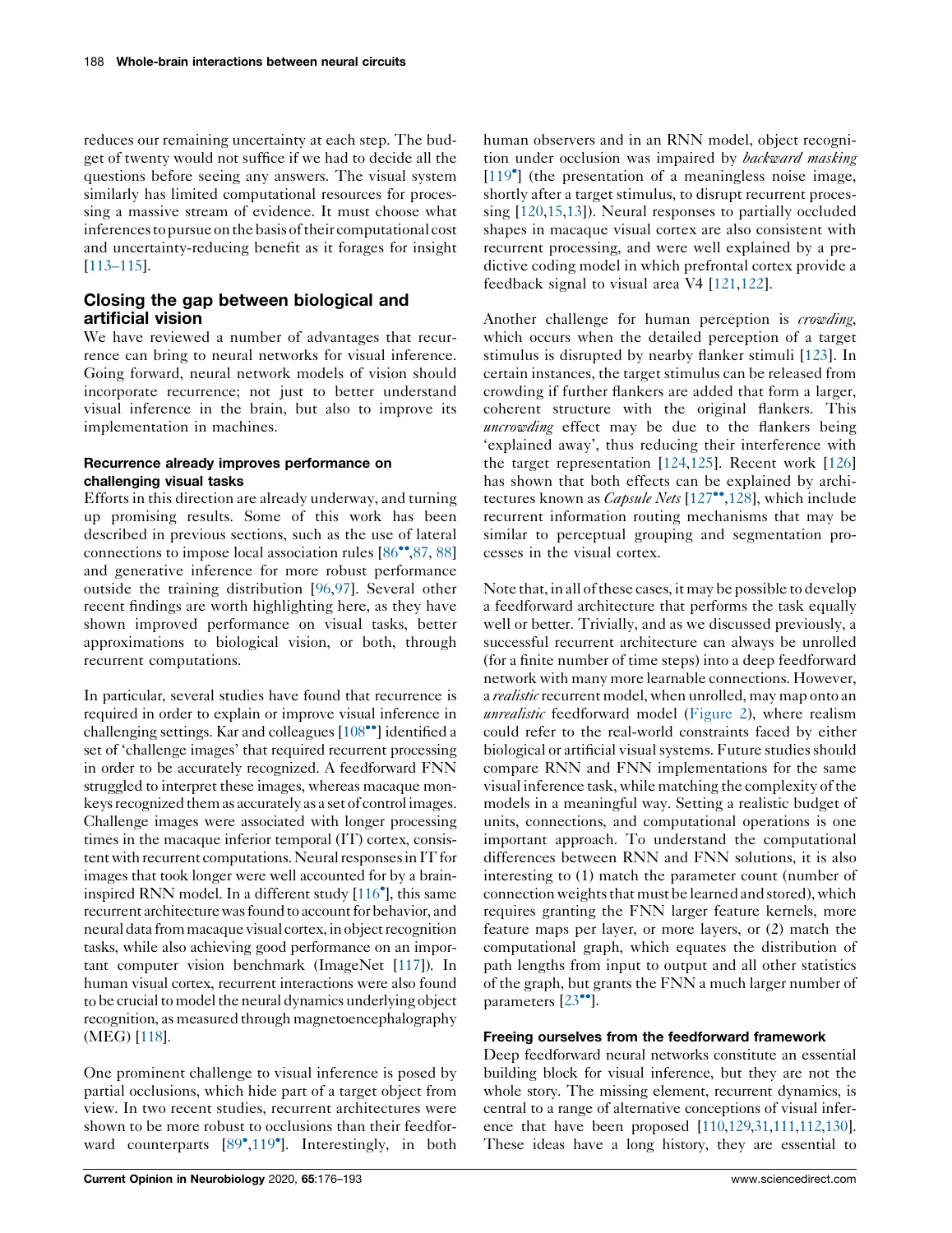understanding biological vision, and they have great potential for engineering, especially in the context of modern hardware and software. The promise of active vision and recurrent visual inference is, in fact, boosted by the power of feedforward networks.

However, the beauty, power, and simplicity of feedforward neural networks also makes it difficult to engage and develop the space of recurrent neural network algorithms for vision. The feedforward framework, embellished by recurrent processes that serve auxiliary and modulatory functions like normalization and attention, enables computational neuroscientists to hold on to the idea of a hierarchy of feature detectors. This idea might not be entirely mistaken. However, it is likely to be severely incomplete and ultimately limiting.

The insight that any finite-time recurrent network can be unrolled compounds the problem by suggesting that the feedforward framework is essentially complete. More practically, the fact that we train RNNs by unrolling them for finite time steps might in some ways impede our progress. FNNs are usually trained by stochastic gradient descent using the *backpropagation* algorithm. This method retraces in reverse the computational steps that led to the response in the output layer, so as to estimate the influence that each connection in the network had on the response. Each connection weight is then adjusted, to bring the network output closer to a desired output. The deeper the network, the longer the computational path that needs to be retraced. RNNs for visual inference typically are trained through a variation on this method, known as *backpropagation through* time (BPTT) [\[131](#page-17-0)]. To retrace computations in reverse through cycles, the RNN is unrolled along time, so as to convertitinto a feedforwardnetworkwhosedepthdepends on the number of time steps asshown in [Figure](#page-2-0) 1b–d. This enables the RNN to be trained like an FNN.

BPTT is attractive for enabling us to train RNNs like FNNs on arbitrary objectives. When it comes to learning recurrent dynamics, however, BPTT strictly optimizes the output atthe specific time points evaluated by the objective (e.g. the output after exactly  $N$  steps). Outside of this time window, there is no guarantee that the network's response will be well-behaved. The RNN might reach the desired objective at the desired time, but diverge immediately after. Ideally, we would like a visual RNN presented with a stable image to converge to an attractor that represents the image and behave stably for arbitrary lengths of time. This would be consistent with iterative optimization, in which each step improves the network's approximation to its objective. While it is not impossible for BPTT to give rise to such dynamics, it does not specifically favor them.

From a theory perspective, BPTT is limiting because it shackles RNNs to the feedforward framework, in which the goal is still to map inputs to outputs, rather than to

discover useful dynamics. From a practical and implementational perspective, BPTT is computationally cumbersome, as every additional recurrent time step extends the computational path that must be retraced in order to update the connections. This complication also renders BPTT biologically implausible. Although the case for backpropagation as potentially biologically plausible has recently been strengthened [[132–134\]](#page-17-0), its extension through time is difficult to reconcile with biology [[135\]](#page-17-0) or implement efficiently in a finite engineered system for online learning — precisely because it requires unrolling and keeping track of separate copies of each weight as computational cycles are retraced in reverse.

Given these drawbacks, we speculate that a true breakthrough in recurrent vision models will require a training regime that does not rely on BPTT. Rather than optimizing an RNN's state in a finite time window, future RNN training methods might directly target the network's dynamics, or the states that those dynamics are encouraged to converge to. This approach has some history in RNN models of vision. Predictive coding models, for instance, are designed with dynamics that explicitly implement iterative optimization. Such models can update their connections through learning rules that require only the converged network state as input [[30](#page-15-0)], rather than the entire computational path to this state. Marino et al.  $[104^{\circ}]$  [recently](#page-16-0) proposed iterative amortized inference, training inference networks to have recurrent dynamics that improve the network's hypotheses in each iteration, without constraining these dynamics to a particular form (such as predictive coding). More generally, RNNs whose dynamics converge to a steady state can be optimized through variations on an algorithm known as *recurrent backpropagation* [136-138], which avoids retracing the computational graph through time. However, it is often difficult to design RNNs such that their dynamics converge to a steady state (within the time window for which the model is trained), while maintaining expressivity (the ability of the model to learn a wide range of functions). This challenge is addressed by the recently developed *contractor recurrent backpropagation* method [[139](#page-17-0)], which introduces a mathematical penalty that can be imposed while training any RNN, to encourage it to learn convergent dynamics.

# Going forward, in circles

We started this review with the puzzling observation that, whereas biological vision is implemented in a profoundly recurrent neural architecture, the most successful neural network models of vision to date are feedforward. We have argued, theoretically and empirically, that vision models will eventually converge to their biological roots and implement more powerful recurrent solutions. This is an appealing prospect, as it suggests that neuroscientists and engineers can continue to work synergistically, to make progress on common challenges. After all, visual inference, and intelligence more generally, were solved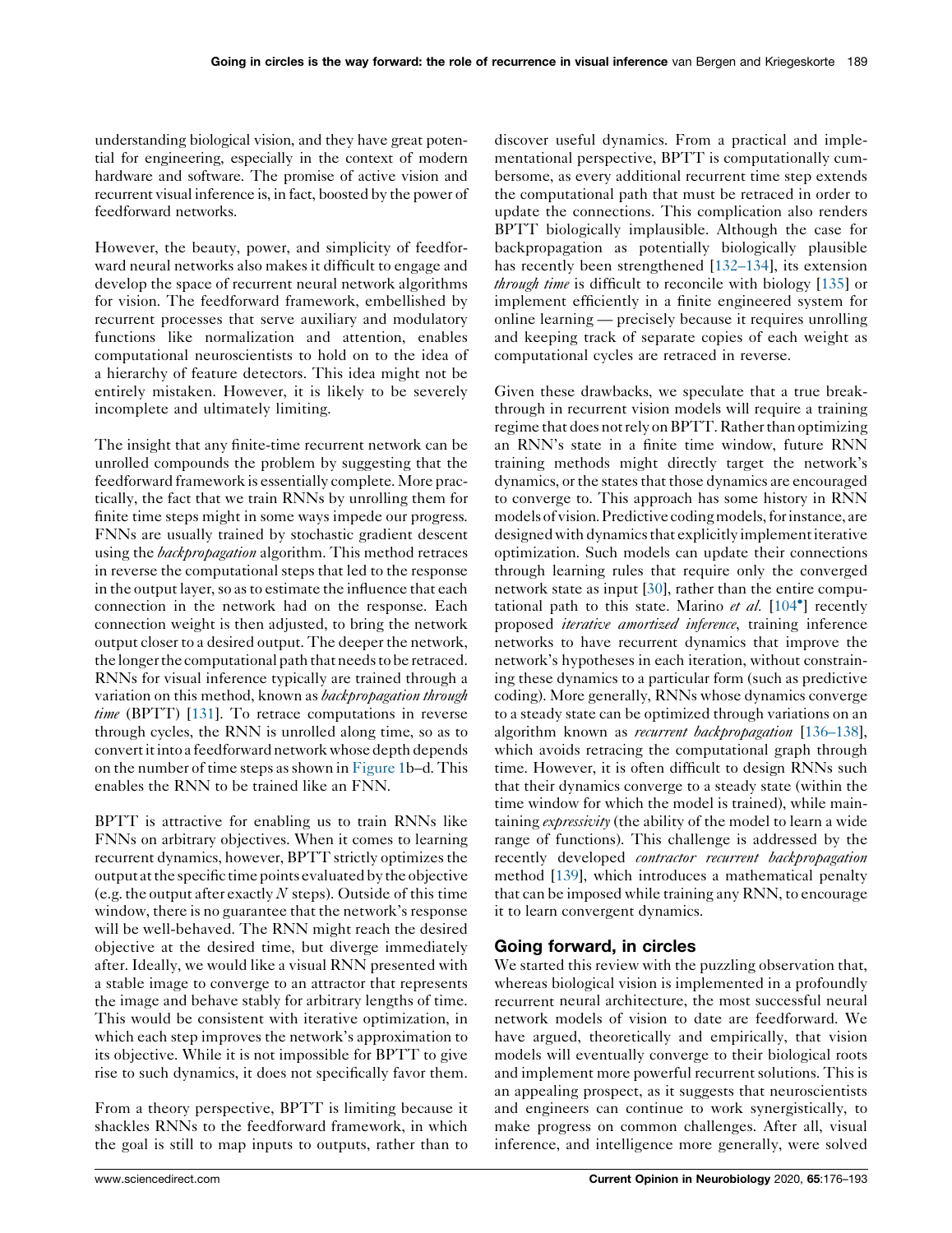<span id="page-14-0"></span>once before, and so discovering nature's solutions should go hand in hand with building artificial ones.

# Conflict of interest statement

Nothing declared.

## Acknowledgements

We thank Samuel Lippl, Heiko Schütt, Andrew Zaharia, Tal Golan and Benjamin Peters for detailed comments on a draft of this paper. This work was supported by a Rubicon grant from the Dutch Research Council (to RSvB).

# References and recommended reading

Papers of particular interest, published within the period of review, have been highlighted as:

- of special interest
- •• of outstanding interest
- 1. Lamme VA, Roelfsema PR: The distinct modes of vision offered **by feedforward and recurrent processing**. *Trends Neurosci*<br>2000, **23**:571-579 [http://dx.doi.org/10.1016/S0166-2236\(00\)](http://dx.doi.org/10.1016/S0166-2236(00)01657-X) [01657-X](http://dx.doi.org/10.1016/S0166-2236(00)01657-X).
- 2. Kreiman G, Serre T: Beyond the feedforward sweep: feedback computations in the visual cortex. Ann N Y Acad Sci 2020, 1464:222-241 [http://dx.doi.org/10.1111/nyas.14320.](http://dx.doi.org/10.1111/nyas.14320)
- Angelucci A, Bressloff PC: Contribution of feedforward, lateral and feedback connections to the classical receptive field center and extra-classical receptive field surround of primate V1 neurons. Progress in Brain Research, vol 154 2006:93-120 [http://dx.doi.org/10.1016/S0079-6123\(06\)54005-1](http://dx.doi.org/10.1016/S0079-6123(06)54005-1).
- 4. Anderson JC, Douglas RJ, Martin KAC, Nelson JC: Synaptic output of physiologically identified spiny stellate neurons in cat visual cortex. J Comp Neurol 1994, 341:16-24 [http://dx.doi.](http://dx.doi.org/10.1002/cne.903410103) [org/10.1002/cne.903410103.](http://dx.doi.org/10.1002/cne.903410103)
- 5. Martin KA: Microcircuits in visual cortex. Curr Opin Neurobiol 2002, 12:418-425 [http://dx.doi.org/10.1016/S0959-4388\(02\)](http://dx.doi.org/10.1016/S0959-4388(02)00343-4) [00343-4.](http://dx.doi.org/10.1016/S0959-4388(02)00343-4)
- 6. Douglas RJ, Martin KA: Recurrent neuronal circuits in the neocortex. Curr Biol 2007, 17:496-500 [http://dx.doi.org/10.1016/](http://dx.doi.org/10.1016/j.cub.2007.04.024) [j.cub.2007.04.024](http://dx.doi.org/10.1016/j.cub.2007.04.024).
- Felleman DJ, Van Essen DC: Distributed hierarchical processing in the primate cerebral cortex. Cereb Cortex 1991, 1:1-47 [http://dx.doi.org/10.1093/cercor/1.1.1.](http://dx.doi.org/10.1093/cercor/1.1.1)
- 8. Salin PA, Bullier J: Corticocortical connections in the visual system: structure and function. Physiol Rev 1995, 75:107-154 <http://dx.doi.org/10.1152/physrev.1995.75.1.107>.
- 9. Markov NT, Ercsey-Ravasz MM, Ribeiro Gomes AR, Lamy C, Magrou L, Vezoli J, Misery P, Falchier A, Quilodran R, Gariel MA, Sallet J, Gamanut R, Huissoud C, Clavagnier S, Giroud P, Sappey-Marinier D, Barone P, Dehay C, Toroczkai Z, Knoblauch K, Van<br>Essen DC, Kennedy H: **A weighted and directed interareal** connectivity matrix for macaque cerebral cortex. Cereb Cortex 2014, 24:17-36 <http://dx.doi.org/10.1093/cercor/bhs270>.
- 10. Douglas RJ, Koch C, Mahowald M, Martin KA, Suarez HH: Recurrent excitation in neocortical circuits. Science 1995, 269:981-985 [http://dx.doi.org/10.1126/science.7638624.](http://dx.doi.org/10.1126/science.7638624)
- 11. Supèr H, Spekreijse H, Lamme VA: Two distinct modes of sensory processing observed in monkey primary visual cortex (V1). Nat Neurosci 2001, 4:304-310 [http://dx.doi.org/10.1038/](http://dx.doi.org/10.1038/85170) [85170.](http://dx.doi.org/10.1038/85170)
- 12. Di Lollo V, Enns JT, Rensink RA: Competition for consciousness among visual events: the psychophysics of reentrant visual processes. J Exp Psychol: Gen 2000, 129:481-507 [http://dx.doi.](http://dx.doi.org/10.1037/0096-3445.129.4.481) [org/10.1037/0096-3445.129.4.481](http://dx.doi.org/10.1037/0096-3445.129.4.481).
- 13. Lamme VA, Zipser K, Spekreijse H: Masking interrupts figureground signals in V1. J Vision 2001, 1:1044-1053 [http://dx.doi.](http://dx.doi.org/10.1167/1.3.32) [org/10.1167/1.3.32.](http://dx.doi.org/10.1167/1.3.32)
- 14. Heinen K, Jolij J, Lamme VA: Figure-ground segregation requires two distinct periods of activity in VI: a transcranial magnetic stimulation study. NeuroReport 2005, 16:1483-1487 [http://dx.doi.org/10.1097/01.wnr.0000175611.26485.c8.](http://dx.doi.org/10.1097/01.wnr.0000175611.26485.c8)
- 15. Fahrenfort JJ, Scholte HS, Lamme VA: Masking disrupts reentrant processing in human visual cortex. J Cogn Neurosci 2007, 19:1488-1497 [http://dx.doi.org/10.1162/](http://dx.doi.org/10.1162/jocn.2007.19.9.1488) [jocn.2007.19.9.1488](http://dx.doi.org/10.1162/jocn.2007.19.9.1488).
- 16. Lecun Y, Bengio Y, Hinton G: Deep learning. Nature 2015,<br>521:436-444 <http://dx.doi.org/10.1038/nature14539>.
- 17. Schmidhuber J: Deep learning in neural networks: an overview. Neural Netw 2015, 61:85-117 [http://dx.doi.org/10.1016/j.](http://dx.doi.org/10.1016/j.neunet.2014.09.003) [neunet.2014.09.003.](http://dx.doi.org/10.1016/j.neunet.2014.09.003)
- 18. He K, Zhang X, Ren S, Sun J: Delving deep into rectifiers: surpassing human-level performance on ImageNet classification. 2015 IEEE International Conference on Computer Vision (ICCV), vol. 2015 International 2015:1026-1034 [http://dx.](http://dx.doi.org/10.1109/ICCV.2015.123) [doi.org/10.1109/ICCV.2015.123](http://dx.doi.org/10.1109/ICCV.2015.123).
- 19. He K, Zhang X, Ren S, Sun J: Deep residual learning for image recognition. *Proceedings of the IEEE Computer Society* Conference on Computer Vision and Pattern Recognition 2016- December 2016:770-778 [http://dx.doi.org/10.1109/](http://dx.doi.org/10.1109/CVPR.2016.90) [CVPR.2016.90](http://dx.doi.org/10.1109/CVPR.2016.90).
- 20. Kemelmacher-Shlizerman I, Seitz SM, Miller D, Brossard E: The MegaFace benchmark: 1 million faces for recognition at scale. Proceedings of the IEEE Computer Society Conference on Computer Vision and Pattern Recognition 2016-December 2016:4873-4882 [http://dx.doi.org/10.1109/CVPR.2016.527.](http://dx.doi.org/10.1109/CVPR.2016.527)
- 21. Kubilius J, Bracci S, Op de Beeck HP: Deep neural networks as a computational model for human shape sensitivity. PLOS Comput Biol 2016, 12:e1004896 [http://dx.doi.org/10.1371/journal.](http://dx.doi.org/10.1371/journal.pcbi.1004896) [pcbi.1004896](http://dx.doi.org/10.1371/journal.pcbi.1004896).
- 22. Majaj NJ, Pelli DG: Deep learning-Using machine learning to study biological vision. J Vision 2018, 18:1-13 [http://dx.doi.org/](http://dx.doi.org/10.1167/18.13.2) [10.1167/18.13.2.](http://dx.doi.org/10.1167/18.13.2)
- 23. Spoerer CJ, Kietzmann TC, Mehrer J, Charest I, Kriegeskorte N:  $\ddot{\phantom{0}}$ Recurrent neural networks can explain flexible trading of speed and accuracy in biological vision. PLOS Comput Biol 2020, 16:e1008215 [http://dx.doi.org/10.1371/journal.](http://dx.doi.org/10.1371/journal.pcbi.1008215) [pcbi.1008215](http://dx.doi.org/10.1371/journal.pcbi.1008215)

Showed that RNNs can flexibly prioritize speed or accuracy, without having to sacrifice either when compared to FNNs with the same computational cost.

- 24. Cadieu CF, Hong H, Yamins DLK, Pinto N, Ardila D, Solomon EA, Majaj NJ, DiCarlo JJ: Deep neural networks rival the representation of primate IT cortex for core visual object recognition. PLoS Comput Biol 2014, 10:e1003963 [http://dx.doi.](http://dx.doi.org/10.1371/journal.pcbi.1003963) [org/10.1371/journal.pcbi.1003963.](http://dx.doi.org/10.1371/journal.pcbi.1003963)
- 25. Khaligh-Razavi SM, Kriegeskorte N: Deep supervised, but not unsupervised, models may explain IT cortical representation. PLoS Comput Biol 2014, 10 [http://dx.doi.org/10.1371/journal.](http://dx.doi.org/10.1371/journal.pcbi.1003915) [pcbi.1003915](http://dx.doi.org/10.1371/journal.pcbi.1003915).
- 26. Guclu U, van Gerven MAJ: Deep neural networks reveal a gradient in the complexity of neural representations across the ventral stream. J Neurosci 2015, 35:10005-10014 [http://dx.](http://dx.doi.org/10.1523/JNEUROSCI. 5023-14.2015) [doi.org/10.1523/JNEUROSCI.](http://dx.doi.org/10.1523/JNEUROSCI. 5023-14.2015) 5023-14.2015.
- 27. Kriegeskorte N: Deep neural networks: a new framework for modeling biological vision and brain information processing. Annu Rev Vision Sci 2015, 1:417-446 [http://dx.doi.org/10.1146/](http://dx.doi.org/10.1146/annurev-vision-082114-035447) [annurev-vision-082114-035447.](http://dx.doi.org/10.1146/annurev-vision-082114-035447)
- 28. Kheradpisheh SR, Ghodrati M, Ganjtabesh M, Masquelier T: Deep networks can resemble human feed-forward vision in invariant object recognition. Sci Rep 2016, 6:32672 [http://dx.](http://dx.doi.org/10.1038/srep32672) [doi.org/10.1038/srep32672](http://dx.doi.org/10.1038/srep32672).
- 29. Schrimpf M, Kubilius J, Hong H, Majaj NJ, Rajalingham R, Issa EB, Kar K, Bashivan P, Prescott-Roy J, Geiger F, Schmidt K,<br>Yamins DLK, DiCarlo JJ: **Brain-score: Which artificial neural** network for object recognition is most brain-like? bioRxiv 2020 <http://dx.doi.org/10.1101/407007>.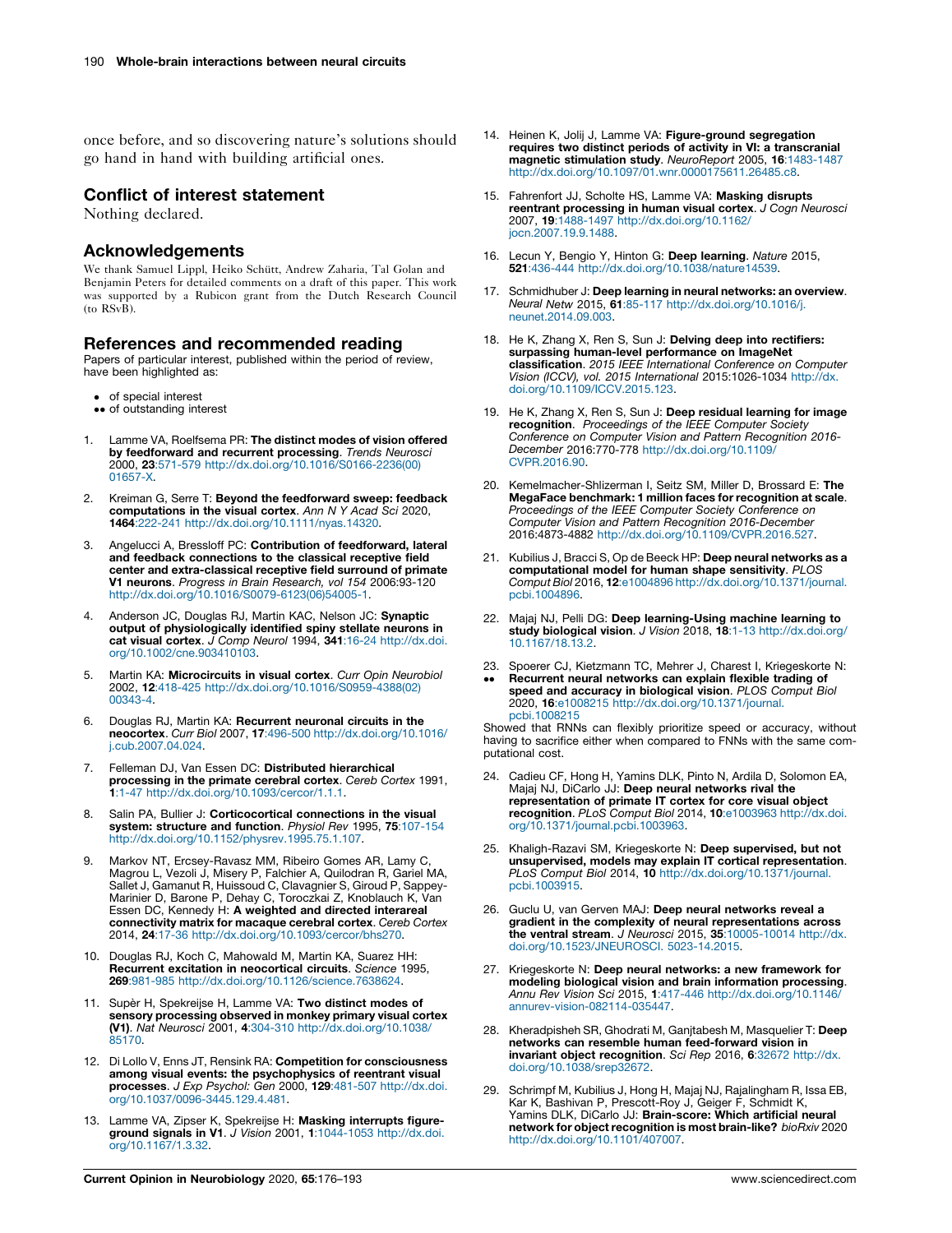- <span id="page-15-0"></span>30. Rao RPN, Ballard DH: Predictive coding in the visual cortex: a functional interpretation of some extra-classical receptivefield effects. Nat Neurosci 1999, 2:79-87 [http://dx.doi.org/](http://dx.doi.org/10.1038/4580) [10.1038/4580](http://dx.doi.org/10.1038/4580).
- 31. Yuille A, Kersten D: Vision as Bayesian inference: analysis by synthesis? Trends Cogn Sci 2006, 10:301-308 [http://dx.doi.org/](http://dx.doi.org/10.1016/j.tics.2006.05.002) [10.1016/j.tics.2006.05.002.](http://dx.doi.org/10.1016/j.tics.2006.05.002)
- 32. Friston K, Kiebel S: **Predictive coding under the free-energy**<br>**principle**. Philos Trans R Soc B: Biol Sci 2009, 364:1211-1221 [http://dx.doi.org/10.1098/rstb.2008.0300.](http://dx.doi.org/10.1098/rstb.2008.0300)
- 33. Prince SJD: Computer Vision: Models, Learning and Inference. Cambridge: Cambridge University Press; 2012 [http://dx.doi.org/](http://dx.doi.org/10.1017/CBO9780511996504) [10.1017/CBO9780511996504.](http://dx.doi.org/10.1017/CBO9780511996504)
- 34. DiCarlo JJ, Zoccolan D, Rust NC: How does the brain solve visual object recognition? Neuron 2012, 73:415-434 [http://dx.](http://dx.doi.org/10.1016/j.neuron.2012.01.010) [doi.org/10.1016/j.neuron.2012.01.010](http://dx.doi.org/10.1016/j.neuron.2012.01.010).
- 35. Carandini M, Heeger DJ: Normalization as a canonical neural computation. Nat Rev Neurosci 2012, 13:51-62 [http://dx.doi.org/](http://dx.doi.org/10.1038/nrn3136) [10.1038/nrn3136](http://dx.doi.org/10.1038/nrn3136).
- 36. Desimone R, Duncan J: Neural mechanisms of selective visual attention. Annu Rev Neurosci 1995, 18:193-222 [http://dx.doi.org/](http://dx.doi.org/10.1146/annurev.neuro.18.1.193) [10.1146/annurev.neuro.18.1.193.](http://dx.doi.org/10.1146/annurev.neuro.18.1.193)
- 37. Kastner S, Ungerleider LG: Mechanisms of visual attention in the human cortex. Annu Rev Neurosci 2000, 23:315-341 [http://](http://dx.doi.org/10.1146/annurev.neuro.23.1.315) [dx.doi.org/10.1146/annurev.neuro.23.1.315](http://dx.doi.org/10.1146/annurev.neuro.23.1.315).
- 38. Maunsell JH, Treue S: Feature-based attention in visual cortex. Trends Neurosci 2006, 29:317-322 [http://dx.doi.org/10.1016/j.](http://dx.doi.org/10.1016/j.tins.2006.04.001) [tins.2006.04.001.](http://dx.doi.org/10.1016/j.tins.2006.04.001)
- 39. Vaswani A, Shazeer N, Parmar N, [Uszkoreit](http://refhub.elsevier.com/S0959-4388(20)30176-8/sbref0195) J, Jones L, Gomez AN, Kaiser Lu, [Polosukhin](http://refhub.elsevier.com/S0959-4388(20)30176-8/sbref0195) I: Attention is all you need. Advances in Neural Information Processing Systems [2017:5998-6008.](http://refhub.elsevier.com/S0959-4388(20)30176-8/sbref0195)
- 40. Liao Q, Poggio T: Bridging the Gaps Between Residual [Learning,](http://refhub.elsevier.com/S0959-4388(20)30176-8/sbref0200)  $\ddot{\phantom{0}}$ [Recurrent](http://refhub.elsevier.com/S0959-4388(20)30176-8/sbref0200) Neural Networks and Visual Cortex. 2016. [arXiv:1604.03640](http://refhub.elsevier.com/S0959-4388(20)30176-8/sbref0200)

This paper highlighted the important equivalence between ResNet architectures and unrolled RNNs, and showed that ResNets could be made more parameter-efficient (while retaining similar performance) by imposing recurrent-equivalent weight-sharing constraints.

- 41. Jastrzebski S, Arpit D, Ballas N, Verma V, Che T, [Bengio](http://refhub.elsevier.com/S0959-4388(20)30176-8/sbref0205) Y: Residual [Connections](http://refhub.elsevier.com/S0959-4388(20)30176-8/sbref0205) Encourage Iterative Inference. 2017. [arXiv:1710.04773.](http://refhub.elsevier.com/S0959-4388(20)30176-8/sbref0205)
- 42. Greff K, Srivastava RK, [Schmidhuber](http://refhub.elsevier.com/S0959-4388(20)30176-8/sbref0210) J: **Highway and residual** networks learn unrolled iterative estimation. 5th [International](http://refhub.elsevier.com/S0959-4388(20)30176-8/sbref0210) Conference on Learning [Representations,](http://refhub.elsevier.com/S0959-4388(20)30176-8/sbref0210) ICLR 2017 Conference Track Proceedings (2015) [2016:1-14arXiv:1612.](http://refhub.elsevier.com/S0959-4388(20)30176-8/sbref0210) [07771.](http://refhub.elsevier.com/S0959-4388(20)30176-8/sbref0210)
- 43. Huang G, Liu Z, Van Der Maaten L, Weinberger KQ: Densely connected convolutional networks. Proceedings – 30th IEEE Conference on Computer Vision and Pattern Recognition, CVPR 2017 2017-January 2017:2261-2269 [http://dx.doi.org/10.1109/](http://dx.doi.org/10.1109/CVPR.2017.243) [CVPR.2017.243](http://dx.doi.org/10.1109/CVPR.2017.243).
- 44. Dayan P, Abbott LF: Theoretical [Neuroscience](http://refhub.elsevier.com/S0959-4388(20)30176-8/sbref0220). Cambridge, MA: MIT [Press;](http://refhub.elsevier.com/S0959-4388(20)30176-8/sbref0220) 2001.
- 45. Advani MS, Saxe AM: [High-dimensional](http://refhub.elsevier.com/S0959-4388(20)30176-8/sbref0225) Dynamics of Generalization Error in Neural Networks. 2017. [arXiv:1710.03667.](http://refhub.elsevier.com/S0959-4388(20)30176-8/sbref0225)
- 46. Belkin M, Hsu D, Ma S, Mandal S: Reconciling modern machinelearning practice and the classical bias-variance trade-off. Proc Natl Acad Sci U S A 2019, 116:15849-15854 [http://dx.doi.](http://dx.doi.org/10.1073/pnas.1903070116) [org/10.1073/pnas.1903070116](http://dx.doi.org/10.1073/pnas.1903070116).
- 47. Nakkiran P, Kaplun G, Bansal Y, Yang T, Barak B, [Sutskever](http://refhub.elsevier.com/S0959-4388(20)30176-8/sbref0235) I: Deep Double [Descent:](http://refhub.elsevier.com/S0959-4388(20)30176-8/sbref0235) Where Bigger Models and More Data Hurt. 2019. [arXiv:1912.02292.](http://refhub.elsevier.com/S0959-4388(20)30176-8/sbref0235)
- 48. Rawat W, Wang Z: Deep convolutional neural networks for image classification: a comprehensive review. Neural Comput 2017, 29:2352-2449 [http://dx.doi.org/10.1162/neco\\_a\\_00990](http://dx.doi.org/10.1162/neco_a_00990).
- 49. Gilbert CD, Li W: Top-down influences on visual processing. Nat Rev Neurosci 2013, 14:350-363 [http://dx.doi.org/10.1038/](http://dx.doi.org/10.1038/nrn3476) [nrn3476.](http://dx.doi.org/10.1038/nrn3476)
- 50. Summerfield C, Egner T: Expectation (and attention) in visual cognition. Trends Cogn Sci 2009, 13:403-409 [http://dx.doi.org/](http://dx.doi.org/10.1016/j.tics.2009.06.003) [10.1016/j.tics.2009.06.003.](http://dx.doi.org/10.1016/j.tics.2009.06.003)
- 51. von Helmholtz H: Handbuch der [physiologischen](http://refhub.elsevier.com/S0959-4388(20)30176-8/sbref0255) Optik. New York: Dover (English [translation\);](http://refhub.elsevier.com/S0959-4388(20)30176-8/sbref0255) 1860/1962.
- 52. Weiss Y, Simoncelli EP, Adelson EH: Motion illusions as optimal percepts. Nat Neurosci 2002, 5:598-604 [http://dx.doi.org/](http://dx.doi.org/10.1038/nn858) [10.1038/nn858.](http://dx.doi.org/10.1038/nn858)
- 53. Stocker AA, Simoncelli EP: Noise characteristics and prior expectations in human visual speed perception. Nat Neurosci 2006, 9:578-585 <http://dx.doi.org/10.1038/nn1669>.
- 54. Mamassian P, Goutcher R: Prior knowledge on the illumination position. Cognition 2001, 81:1-9 [http://dx.doi.org/10.1016/](http://dx.doi.org/10.1016/S0010-0277(01)00116-0) [S0010-0277\(01\)00116-0](http://dx.doi.org/10.1016/S0010-0277(01)00116-0).
- 55. Girshick AR, Landy MS, Simoncelli EP: Cardinal rules: visual orientation perception reflects knowledge of environmental statistics. Nat Neurosci 2011, 14:926-932 [http://dx.doi.org/](http://dx.doi.org/10.1038/nn.2831) [10.1038/nn.2831.](http://dx.doi.org/10.1038/nn.2831)
- 56. Hasson U, Yang E, Vallines I, Heeger DJ, Rubin N: A hierarchy of temporal receptive windows in human cortex. J Neurosci 2008, 28:2539-2550 [http://dx.doi.org/10.1523/JNEUROSCI.](http://dx.doi.org/10.1523/JNEUROSCI. 5487-07.2008) 5487- [07.2008.](http://dx.doi.org/10.1523/JNEUROSCI. 5487-07.2008)
- 57. Murray JD, Bernacchia A, Freedman DJ, Romo R, Wallis JD, Cai X, Padoa-Schioppa C, Pasternak T, Seo H, Lee D, Wang X-J: A hierarchy of intrinsic timescales across primate cortex. Nat Neurosci 2014, 17:1661-1663 [http://dx.doi.org/10.1038/nn.3862.](http://dx.doi.org/10.1038/nn.3862)
- 58. Sutskever I, Vinyals O, Le QV: [Sequence](http://refhub.elsevier.com/S0959-4388(20)30176-8/sbref0290) to sequence learning with neural [networks](http://refhub.elsevier.com/S0959-4388(20)30176-8/sbref0290). Adv Neural Inform Process Syst 2014, 4[:3104-3112.](http://refhub.elsevier.com/S0959-4388(20)30176-8/sbref0290)
- 59. Kalman RE: A new approach to linear filtering and prediction problems. J Basic Eng 1960, 82:35-45 [http://dx.doi.org/10.1115/](http://dx.doi.org/10.1115/1.3662552) [1.3662552.](http://dx.doi.org/10.1115/1.3662552)
- 60. Wolpert D, Ghahramani Z, Jordan M: An internal model for sensorimotor integration. Science 1995, 269:1880-1882 [http://](http://dx.doi.org/10.1126/science.7569931) [dx.doi.org/10.1126/science.7569931](http://dx.doi.org/10.1126/science.7569931).
- 61. Rao RPN, Ballard DH: Dynamic model of visual recognition predicts neural response properties in the visual cortex. Neural Comput 1997, 9:721-763 [http://dx.doi.org/10.1162/](http://dx.doi.org/10.1162/neco.1997.9.4.721) [neco.1997.9.4.721.](http://dx.doi.org/10.1162/neco.1997.9.4.721)
- 62. Rao RPN: **Bayesian [computation](http://refhub.elsevier.com/S0959-4388(20)30176-8/sbref0310) in recurrent neural circuits**.<br>Neural [Comput](http://refhub.elsevier.com/S0959-4388(20)30176-8/sbref0310) 2004, 16:1-38.
- 63. Denève S, Duhamel J-R, Pouget A: Optimal sensorimotor integration in recurrent cortical networks: a neural implementation of kalman filters. J Neurosci 2007, 27:5744- 5756 [http://dx.doi.org/10.1523/JNEUROSCI.](http://dx.doi.org/10.1523/JNEUROSCI. 3985-06.2007) 3985-06.2007.
- 64. Orban de Xivry J-J, Coppe S, Blohm G, Lefevre P: Kalman filtering naturally accounts for visually guided and predictive smooth pursuit dynamics. J Neurosci 2013, 33:17301-17313 [http://dx.doi.org/10.1523/JNEUROSCI.](http://dx.doi.org/10.1523/JNEUROSCI. 2321-13.2013) 2321-13.2013.
- 65. Kwon O-S, Tadin D, Knill DC: Unifying account of visual motion and position perception. Proc Natl Acad Sci U S A 2015, 112:8142-8147 <http://dx.doi.org/10.1073/pnas.1500361112>.
- 66. van Bergen RS, Jehee JFM: Probabilistic representation in human visual cortex reflects uncertainty in serial decisions. J Neurosci Off J Soc Neurosci 2019, 39:8164-8176 [http://dx.doi.org/](http://dx.doi.org/10.1523/JNEUROSCI.3212-18.2019) [10.1523/JNEUROSCI.3212-18.2019.](http://dx.doi.org/10.1523/JNEUROSCI.3212-18.2019)
- 67. Graves A, Mohamed A-R, Hinton G: Speech recognition with deep recurrent neural networks. 2013 IEEE International Conference on Acoustics, Speech and Signal Processing, no. 3 2013:6645-6649 [http://dx.doi.org/10.1109/](http://dx.doi.org/10.1109/ICASSP.2013.6638947) [ICASSP.2013.6638947.](http://dx.doi.org/10.1109/ICASSP.2013.6638947)
- 68. Sak H, Senior A, Beaufays F: Long [Short-term](http://refhub.elsevier.com/S0959-4388(20)30176-8/sbref0340) Memory Based Recurrent Neural Network [Architectures](http://refhub.elsevier.com/S0959-4388(20)30176-8/sbref0340) for Large Vocabulary Speech Recognition. 2014. [arXiv:1402.1128.](http://refhub.elsevier.com/S0959-4388(20)30176-8/sbref0340)
- 69. Bahdanau D, Cho K, Bengio Y: Neural machine [translation](http://refhub.elsevier.com/S0959-4388(20)30176-8/sbref0345) by jointly learning to align and translate. 3rd [International](http://refhub.elsevier.com/S0959-4388(20)30176-8/sbref0345) Conference on Learning [Representations,](http://refhub.elsevier.com/S0959-4388(20)30176-8/sbref0345) ICLR 2015 Conference Track Proceedings [2014arXiv:1409.0473.](http://refhub.elsevier.com/S0959-4388(20)30176-8/sbref0345)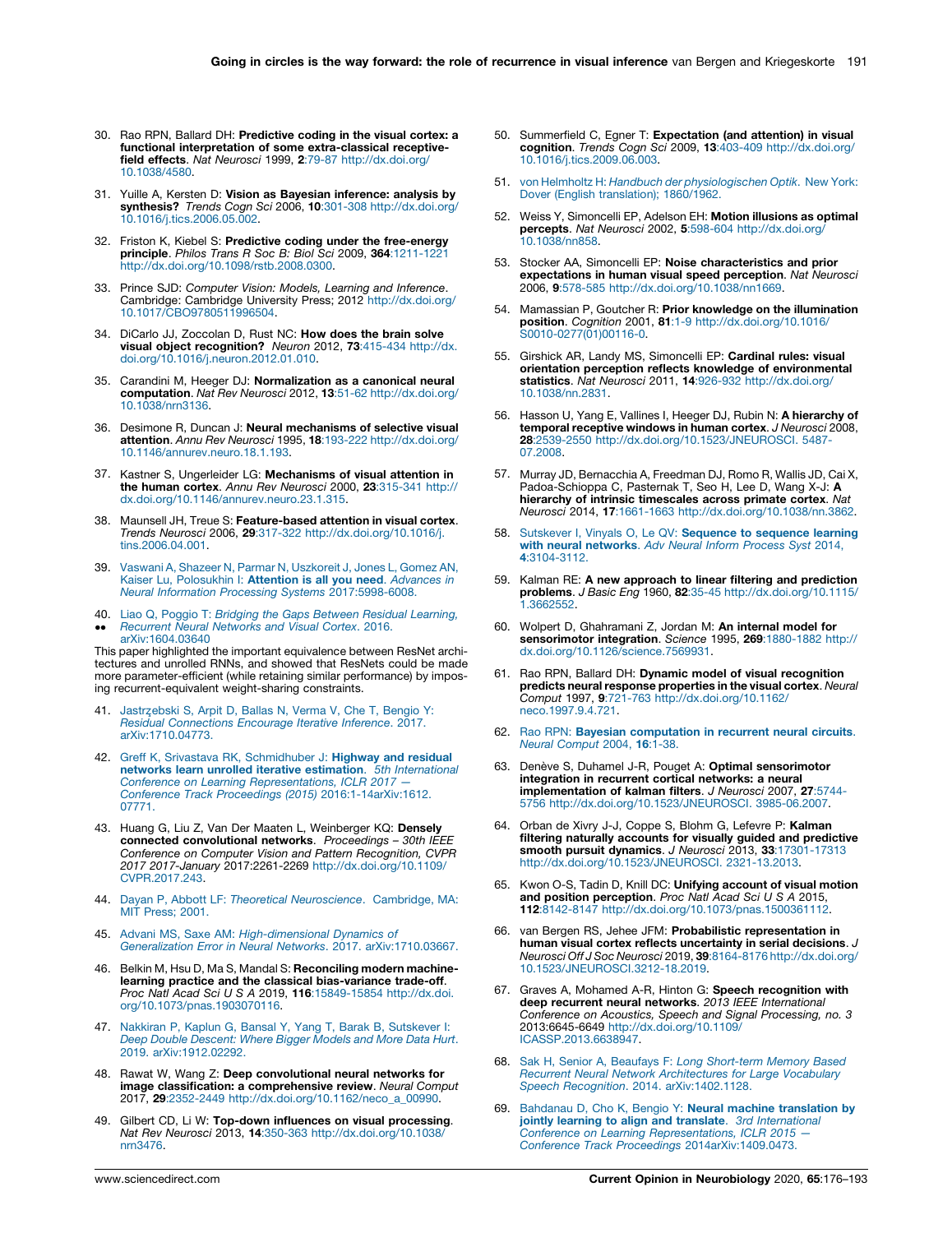- <span id="page-16-0"></span>70. Cho K, van [Merrienboer](http://refhub.elsevier.com/S0959-4388(20)30176-8/sbref0350) B, Gulcehre C, Bahdanau D, Bougares F, Schwenk H, Bengio Y: Learning Phrase [Representations](http://refhub.elsevier.com/S0959-4388(20)30176-8/sbref0350) Using Rnn [Encoder-decoder](http://refhub.elsevier.com/S0959-4388(20)30176-8/sbref0350) for Statistical Machine Translation. 2014. [arXiv:1406.1078.](http://refhub.elsevier.com/S0959-4388(20)30176-8/sbref0350)
- 71. Ranzato M, Szlam A, Bruna J, Mathieu M, [Collobert](http://refhub.elsevier.com/S0959-4388(20)30176-8/sbref0355) R, Chopra S: Video [\(language\)modeling:](http://refhub.elsevier.com/S0959-4388(20)30176-8/sbref0355) a Baseline for Generative Models of Natural Videos. 2014. [arXiv:1412.6604.](http://refhub.elsevier.com/S0959-4388(20)30176-8/sbref0355)
- 72. Srivastava N, Mansimov E, [Salakhutdinov](http://refhub.elsevier.com/S0959-4388(20)30176-8/sbref0360) R: Unsupervised Learning of Video [Representations](http://refhub.elsevier.com/S0959-4388(20)30176-8/sbref0360) Using LSTMs. 2015. [arXiv:1502.04681.](http://refhub.elsevier.com/S0959-4388(20)30176-8/sbref0360)
- 73. Lotter W, Kreiman G, Cox D: Deep [Predictive](http://refhub.elsevier.com/S0959-4388(20)30176-8/sbref0365) Coding Networks for Video Prediction and [Unsupervised](http://refhub.elsevier.com/S0959-4388(20)30176-8/sbref0365) Learning. 2016. [arXiv:1605.08104.](http://refhub.elsevier.com/S0959-4388(20)30176-8/sbref0365)
- 74. Pouget A, Beck J, Ma WJ, Latham P: Probabilistic brains: knowns and unknowns. Nat Neurosci 2013, 16:1170-1178 [http://](http://dx.doi.org/10.1038/nn.3495) [dx.doi.org/10.1038/nn.3495.](http://dx.doi.org/10.1038/nn.3495)
- 75. Ma WJ, Jazayeri M: Neural coding of uncertainty and probability. Annu Rev Neurosci 2014, 37:205-220 [http://dx.doi.](http://dx.doi.org/10.1146/annurev-neuro-071013-014017) [org/10.1146/annurev-neuro-071013-014017](http://dx.doi.org/10.1146/annurev-neuro-071013-014017).
- 76. Orbán G, Berkes P, Fiser J, Lengyel M: Neural variability and sampling-based probabilistic representations in the visual cortex. Neuron 2016, 92:530-543 [http://dx.doi.org/10.1016/j.](http://dx.doi.org/10.1016/j.neuron.2016.09.038) [neuron.2016.09.038.](http://dx.doi.org/10.1016/j.neuron.2016.09.038)
- 77. Boerlin M, Machens CK, Denève S: Predictive coding of dynamical variables in balanced spiking networks. PLoS Comput Biol 2013, 9 [http://dx.doi.org/10.1371/journal.](http://dx.doi.org/10.1371/journal.pcbi.1003258) [pcbi.1003258.](http://dx.doi.org/10.1371/journal.pcbi.1003258)
- 78. Barrett DG, Denève S, Machens CK: Optimal compensation for neuron loss. eLife 2016, 5:1-36 [http://dx.doi.org/10.7554/](http://dx.doi.org/10.7554/eLife.12454) [eLife.12454](http://dx.doi.org/10.7554/eLife.12454).
- 79. Schiller PH, Finlay BL, Volman SF: [Short-term](http://refhub.elsevier.com/S0959-4388(20)30176-8/sbref0395) response [variability](http://refhub.elsevier.com/S0959-4388(20)30176-8/sbref0395) of monkey striate neurons. Brain Res 1976, 105:347- [349.](http://refhub.elsevier.com/S0959-4388(20)30176-8/sbref0395)
- 80. Dean A: The variability of discharge of simple cells in the cat striate cortex. Exp Brain Res 1981, 44 [http://dx.doi.org/10.1007/](http://dx.doi.org/10.1007/BF00238837) [BF00238837.](http://dx.doi.org/10.1007/BF00238837)
- 81. Mainen ZF, Sejnowski TJ: [Reliability](http://refhub.elsevier.com/S0959-4388(20)30176-8/sbref0405) of spike timing in neocortical neurons. Science 1995, 268[:1503-1506.](http://refhub.elsevier.com/S0959-4388(20)30176-8/sbref0405)
- 82. Krizhevsky A, Sutskever I, Hinton GE: ImageNet [classification](http://refhub.elsevier.com/S0959-4388(20)30176-8/sbref0410) with deep [convolutional](http://refhub.elsevier.com/S0959-4388(20)30176-8/sbref0410) neural networks. Advances in Neural Information Processing Systems [2012arXiv:1102.0183.](http://refhub.elsevier.com/S0959-4388(20)30176-8/sbref0410)
- 83. Field DJ, Hayes A, Hess RF: Contour integration by the human visual system: evidence for a local "association field". Vision Res 1993, 33:173-193 [http://dx.doi.org/10.1016/0042-6989\(93\)](http://dx.doi.org/10.1016/0042-6989(93)90156-q) [90156-q](http://dx.doi.org/10.1016/0042-6989(93)90156-q).
- 84. Geisler WS, Perry JS, Super BJ, Gallogly DP: Edge co-<br>occurrence in natural images predicts contour grouping performance. Vision Res 2001, 41:711-724 [http://dx.doi.org/](http://dx.doi.org/10.1016/S0042-6989(00)00277-7) [10.1016/S0042-6989\(00\)00277-7](http://dx.doi.org/10.1016/S0042-6989(00)00277-7).
- 85. Roelfsema PR: Cortical algorithms for perceptual grouping. Annu Rev Neurosci 2006, 29:203-227 [http://dx.doi.org/10.1146/](http://dx.doi.org/10.1146/annurev.neuro.29.051605.112939) [annurev.neuro.29.051605.112939](http://dx.doi.org/10.1146/annurev.neuro.29.051605.112939).
- 86. Linsley D, Kim J, [Veerabadran](http://refhub.elsevier.com/S0959-4388(20)30176-8/sbref0430) V, Windolf C, Serre T: Learning
- $\ddot{\phantom{0}}$ long-range spatial [dependencies](http://refhub.elsevier.com/S0959-4388(20)30176-8/sbref0430) with horizontal gated recurrent units. Advances in Neural [Information](http://refhub.elsevier.com/S0959-4388(20)30176-8/sbref0430) Processing Systems [2018:152-164](http://refhub.elsevier.com/S0959-4388(20)30176-8/sbref0430)

Developed a new type of lateral recurrent connectivity to build RNNs that solve long-range path integration tasks far more efficiently than feedforward architectures.

- 87. George D, Lehrach W, Kansky K, Lázaro-Gredilla M, Laan C,<br>Marthi B, Lou X, Meng Z, Liu Y, Wang H, Lavin A, Phoenix DS: A<br>generative vision model that trains with high data efficiency and breaks text-based CAPTCHAs. Science 2017, 358 [http://dx.](http://dx.doi.org/10.1126/science.aag2612) [doi.org/10.1126/science.aag2612](http://dx.doi.org/10.1126/science.aag2612).
- 88. Zheng S, Jayasumana S, Romera-Paredes B, Vineet V, Su Z, Du D, Huang C, Torr PH: Conditional random fields as recurrent neural networks. Proceedings of the IEEE International Conference on Computer Vision 2015 nation 2015:1529-1537 [http://dx.doi.org/10.1109/ICCV.2015.179.](http://dx.doi.org/10.1109/ICCV.2015.179)
- 89. Spoerer CJ, McClure P, Kriegeskorte N: Recurrent convolutional
- $\cdot$ neural networks: a better model of biological object recognition. Front Psychol 2017, 8:1-14 [http://dx.doi.org/](http://dx.doi.org/10.3389/fpsyg.2017.01551) [10.3389/fpsyg.2017.01551](http://dx.doi.org/10.3389/fpsyg.2017.01551)

Showed that lateral and feedback connections improve object recognition under clutter and occlusions in convolutional neural networks, compared to FNNs matched in complexity.

- 90. Montobbio N, [Bonnasse-Gahot](http://refhub.elsevier.com/S0959-4388(20)30176-8/sbref0450) L, Citti G, Sarti A: Kercnns: Biologically Inspired Lateral Connections for [Classification](http://refhub.elsevier.com/S0959-4388(20)30176-8/sbref0450) of Corrupted Images. 2019. [arXiv:1910.08336.](http://refhub.elsevier.com/S0959-4388(20)30176-8/sbref0450)
- 91. Szegedy C, Zaremba W, [Sutskever](http://refhub.elsevier.com/S0959-4388(20)30176-8/sbref0455) I, Bruna J, Erhan D [Goodfellow](http://refhub.elsevier.com/S0959-4388(20)30176-8/sbref0455) I, Fergus R: Intriguing properties of neural networks. 2nd [International](http://refhub.elsevier.com/S0959-4388(20)30176-8/sbref0455) Conference on Learning Representations, ICLR 2014 [2014arXiv:1312.6199.](http://refhub.elsevier.com/S0959-4388(20)30176-8/sbref0455)
- 92. Geirhos R, Michaelis C, [Wichmann](http://refhub.elsevier.com/S0959-4388(20)30176-8/sbref0460) FA, Rubisch P, Bethge M,<br>Brendel W: **[Imagenet-trained](http://refhub.elsevier.com/S0959-4388(20)30176-8/sbref0460) CNNs are biased towards** texture; [increasing](http://refhub.elsevier.com/S0959-4388(20)30176-8/sbref0460) shape bias improves accuracy and robustness. 7th [International](http://refhub.elsevier.com/S0959-4388(20)30176-8/sbref0460) Conference on Learning Representations, ICLR 2019 [2019arXiv:1811.12231.](http://refhub.elsevier.com/S0959-4388(20)30176-8/sbref0460)
- 93. Jacobsen JH, Behrmann J, Zemel R, Bethge M: [Excessive](http://refhub.elsevier.com/S0959-4388(20)30176-8/sbref0465) invariance causes adversarial [vulnerability](http://refhub.elsevier.com/S0959-4388(20)30176-8/sbref0465). 7th International Conference on Learning [Representations,](http://refhub.elsevier.com/S0959-4388(20)30176-8/sbref0465) ICLR 2019 [2019arXiv:1811.00401.](http://refhub.elsevier.com/S0959-4388(20)30176-8/sbref0465)
- 94. Neyman J, Pearson ES: IX. On the problem of the most efficient tests of statistical hypotheses. Philos Trans R Soc Lond Ser A, Containing Papers of a Mathematical or Physical Character 1933, 231:289-337 <http://dx.doi.org/10.1098/rsta.1933.0009>.
- 95. Ilyas A, [Santurkar](http://refhub.elsevier.com/S0959-4388(20)30176-8/sbref0475) S, Tsipras D, Engstrom L, Tran B, Madry A: [Adversarial](http://refhub.elsevier.com/S0959-4388(20)30176-8/sbref0475) Examples Are Not Bugs, They Are Features. 2019. [arXiv:1905.02175.](http://refhub.elsevier.com/S0959-4388(20)30176-8/sbref0475)
- 96. Li Y, Bradshaw J, Sharma Y: Are [generative](http://refhub.elsevier.com/S0959-4388(20)30176-8/sbref0480) classifiers more robust to adversarial attacks? 36th [International](http://refhub.elsevier.com/S0959-4388(20)30176-8/sbref0480) Conference on Machine Learning, ICML 2019 [2019:6754-6783arXiv:1802.06552.](http://refhub.elsevier.com/S0959-4388(20)30176-8/sbref0480)
- 97. Schott L, Rauber J, Bethge M, Brendel W: [Towards](http://refhub.elsevier.com/S0959-4388(20)30176-8/sbref0485) the first [adversarially](http://refhub.elsevier.com/S0959-4388(20)30176-8/sbref0485) robust neural network model on MNIST. 7th<br>International Conference on Learning [Representations,](http://refhub.elsevier.com/S0959-4388(20)30176-8/sbref0485) ICLR 2019 [2019arXiv:1805.09190.](http://refhub.elsevier.com/S0959-4388(20)30176-8/sbref0485)
- 98. Golan T, Raju PC, Kriegeskorte N: [Controversial](http://refhub.elsevier.com/S0959-4388(20)30176-8/sbref0490) Stimuli: Pitting  $\cdot$ Neural [Networks](http://refhub.elsevier.com/S0959-4388(20)30176-8/sbref0490) Against Each Other as Models of Human Recognition. 2019. [arXiv:1911.09288](http://refhub.elsevier.com/S0959-4388(20)30176-8/sbref0490)

Showed that generative inference networks, compared to discriminative models, better aligned with human perception, when probed with stimuli designed to maximally distinguish between models.

99. Lee TS, Mumford D: [Hierarchical](http://refhub.elsevier.com/S0959-4388(20)30176-8/sbref0495) Bayesian inference in the visual [cortex](http://refhub.elsevier.com/S0959-4388(20)30176-8/sbref0495). J Opt Soc Am A Opt Image Sci Vision 2003, 20[:1434-1448.](http://refhub.elsevier.com/S0959-4388(20)30176-8/sbref0495)

100. Wen H, Han K, Shi J, Zhang Y, [Culurciello](http://refhub.elsevier.com/S0959-4388(20)30176-8/sbref0500) E, Liu Z: Deep Predictive • Coaing Network for Object Recognition. 2018. arxiv: 1802.04762<br>Demonstrated better object recognition performance when generic FNNs Coding Network for Object Recognition. 2018. [arXiv:1802.04762](http://refhub.elsevier.com/S0959-4388(20)30176-8/sbref0500) were augmented with the recurrent connectivity and dynamics of predictive coding.

- 101. Srikumar V, Kundu G, Roth D: On [amortizing](http://refhub.elsevier.com/S0959-4388(20)30176-8/sbref0505) inference cost for structured prediction. [Proceedings](http://refhub.elsevier.com/S0959-4388(20)30176-8/sbref0505) of the 2012 Joint Conference on Empirical Methods in Natural Language [Processing](http://refhub.elsevier.com/S0959-4388(20)30176-8/sbref0505) and Computational Natural Language Learning [2012:1114-1124.](http://refhub.elsevier.com/S0959-4388(20)30176-8/sbref0505)
- 102. Stuhlmüller A, Taylor J, Goodman N: Learning [stochastic](http://refhub.elsevier.com/S0959-4388(20)30176-8/sbref0510) inverses. Advances in Neural [Information](http://refhub.elsevier.com/S0959-4388(20)30176-8/sbref0510) Processing Systems [2013:3048-3056.](http://refhub.elsevier.com/S0959-4388(20)30176-8/sbref0510)
- 103. Cremer C, Li X, Duvenaud D: Inference [suboptimality](http://refhub.elsevier.com/S0959-4388(20)30176-8/sbref0515) in variational [autoencoders](http://refhub.elsevier.com/S0959-4388(20)30176-8/sbref0515). 35th International Conference on Machine Learning, ICML 2018 [2018:1749-1760arXiv:1801.03558.](http://refhub.elsevier.com/S0959-4388(20)30176-8/sbref0515)
- 104. Marino J, Yue Y, Mandt S: Iterative [amortized](http://refhub.elsevier.com/S0959-4388(20)30176-8/sbref0520) inference. 35th  $\cdot$ [International](http://refhub.elsevier.com/S0959-4388(20)30176-8/sbref0520) Conference on Machine Learning, ICML 2018 2018, 8[:5444-5462arXiv:1807.09356](http://refhub.elsevier.com/S0959-4388(20)30176-8/sbref0520)

Proposed a method to amortize iterative optimization dynamics in variational inference networks, to close the amortization gap.

105. Hjelm RD, Cho K, Chung J, [Salakhutdinov](http://refhub.elsevier.com/S0959-4388(20)30176-8/sbref0525) R, Calhoun V, Jojic N: Iterative refinement of the [approximate](http://refhub.elsevier.com/S0959-4388(20)30176-8/sbref0525) posterior for directed belief networks. Advances in Neural [Information](http://refhub.elsevier.com/S0959-4388(20)30176-8/sbref0525) Processing Systems (NIPS 2016) [2016:4698-4706arXiv:1511.06382.](http://refhub.elsevier.com/S0959-4388(20)30176-8/sbref0525)